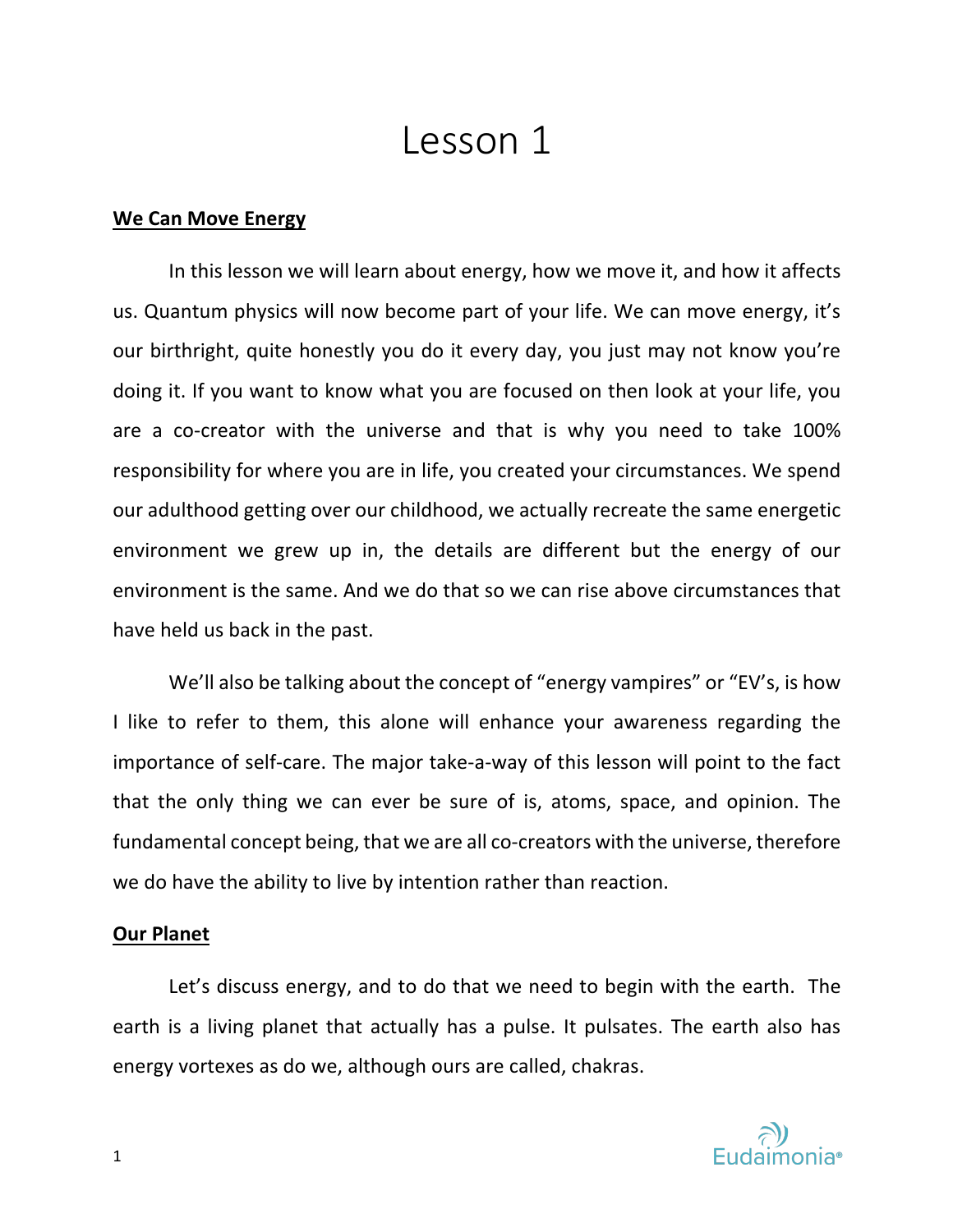## **Energy**

Energy vortexes of the earth can be found in Sedona, Arizona; Mt. Shasta and Mt. Shastina in Northern California; the Himalaya Mountains of Tibet; Lake Titicaca, Bolivia; and the Great Pyramids of Egypt.

The chakras of our body are the crown chakra, located at the top of our heads; third eye chakra located in the middle of our forehead; throat chakra located at our throat; heart chakra located at our heart; solar plexus chakra located by our solar plexus; sacral chakra located below our belly button; and our root chakra located at the base of our spine.

## **We Are Energy**

Science tells us that energy can neither be created nor destroyed. When an infant is born it is alive by the energy that runs through its body. When a person dies, that energy leaves the body. We all know there is something missing when we look at a dead body. We actually feel like the person is gone, although we are still viewing the body. We are referring to the energy of that person. That "thing" that connects us all, and the world around us. It has also been called our life energy. We can feel energy emanating from others. We even refer to it when we say, "She has such good energy," or "His energy is so strong." I'm sure you have gone into a room and said, "The air in that room was so thick I could cut it with a knife." We can feel other people's energy and they can feel ours. So, if energy can neither be created nor destroyed, where is that energy coming from and going to? Hence, we get terms like, God, the force, the universe, the matrix, etc. All referring to something greater than ourselves that we truly don't fully comprehend and is the source of

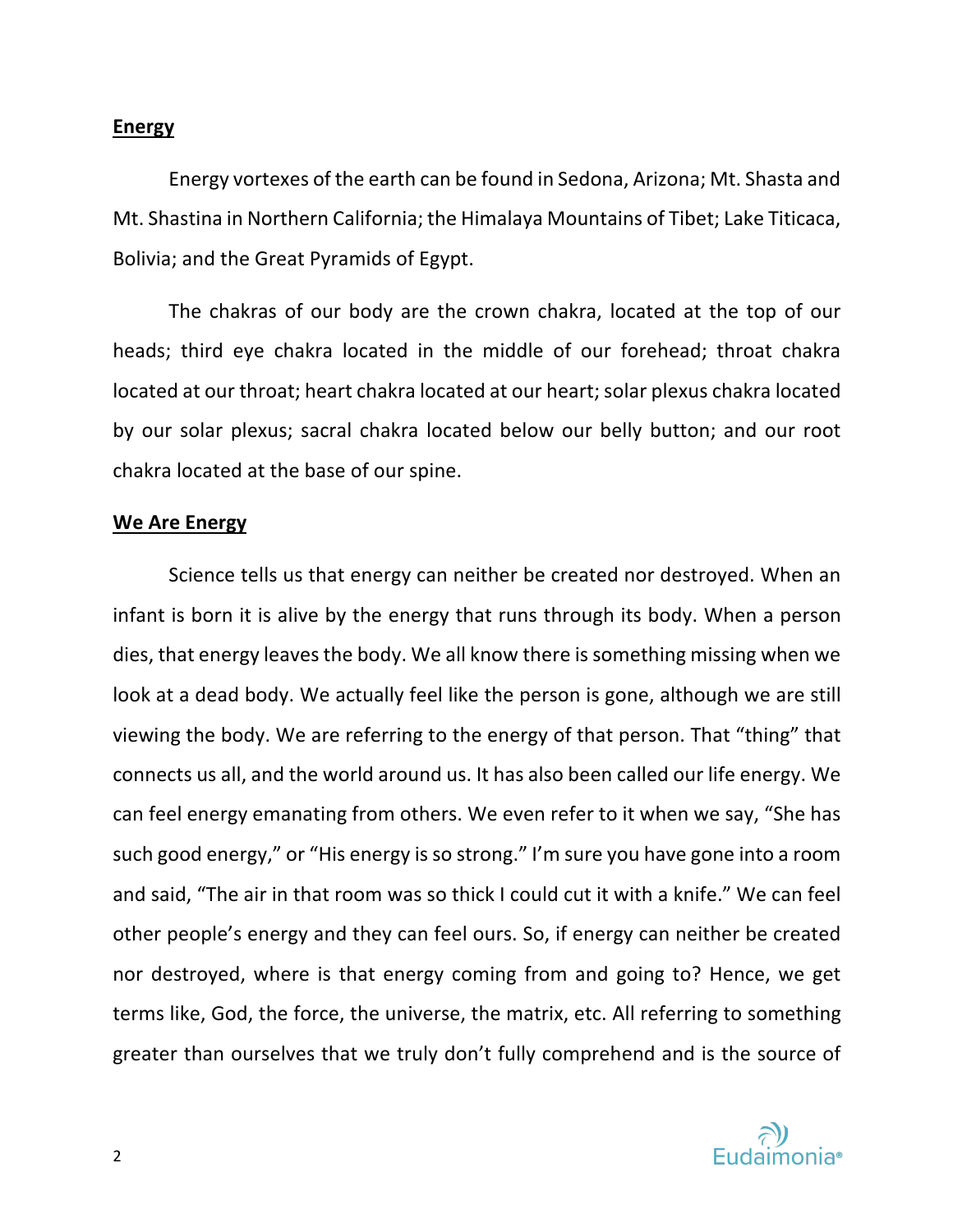everything that is divine and contains life. In this course we will refer to that source as the "Universe."

The relationship we have with energy is easy to visualize if you think about it this way: we are to energy as fish is to water. Fish swim in water, actually having water filter its system as it passes through its gills. So too, is energy to us. Energy is all around us and runs through us. As such we are capable of manipulating it with our thoughts. We can move it, and use it.

Everything is created twice, first in thought and then on the physical plane. The chair that you are sitting on was first someone's thought, then they gathered the people and materials to build the chair and it came into existence. The car you drive and the house you live in were both first created in someone's mind, then they gathered the people and materials and they were created. Your career was first your thought and then you moved one step at a time towards that visual until it manifested. We co-create with the power of thought. Thought is what we focus on, whatever you focus on will manifest, the good, the bad, and the ugly. And we focus on what we choose to look at. Energy gets its direction by what we choose to focus on. Operative word here is "choose". It's the power of choice. Our choice.

#### **Quantum Physics**

3

Reality is what you make it. Quantum mechanics says, reality is what you choose it to be. Physicists have long known that a quantum of light, or photon, will behave like a particle or a wave depending on how they measure it. Oct 27, 2017

• https://www.google.com/url?sa=t&rct=j&q=&esrc=s&source=web&cd=&ve d=2ahUKEwihg4yXwHzAhUCPH0KHWVtAWwQFnoECAQQAQ&url=https%3 A%2F%2Fwww.science.org%2Fcontent%2Farticle%2Fquantum-experiment-

**Eudaimonia**<sup>®</sup>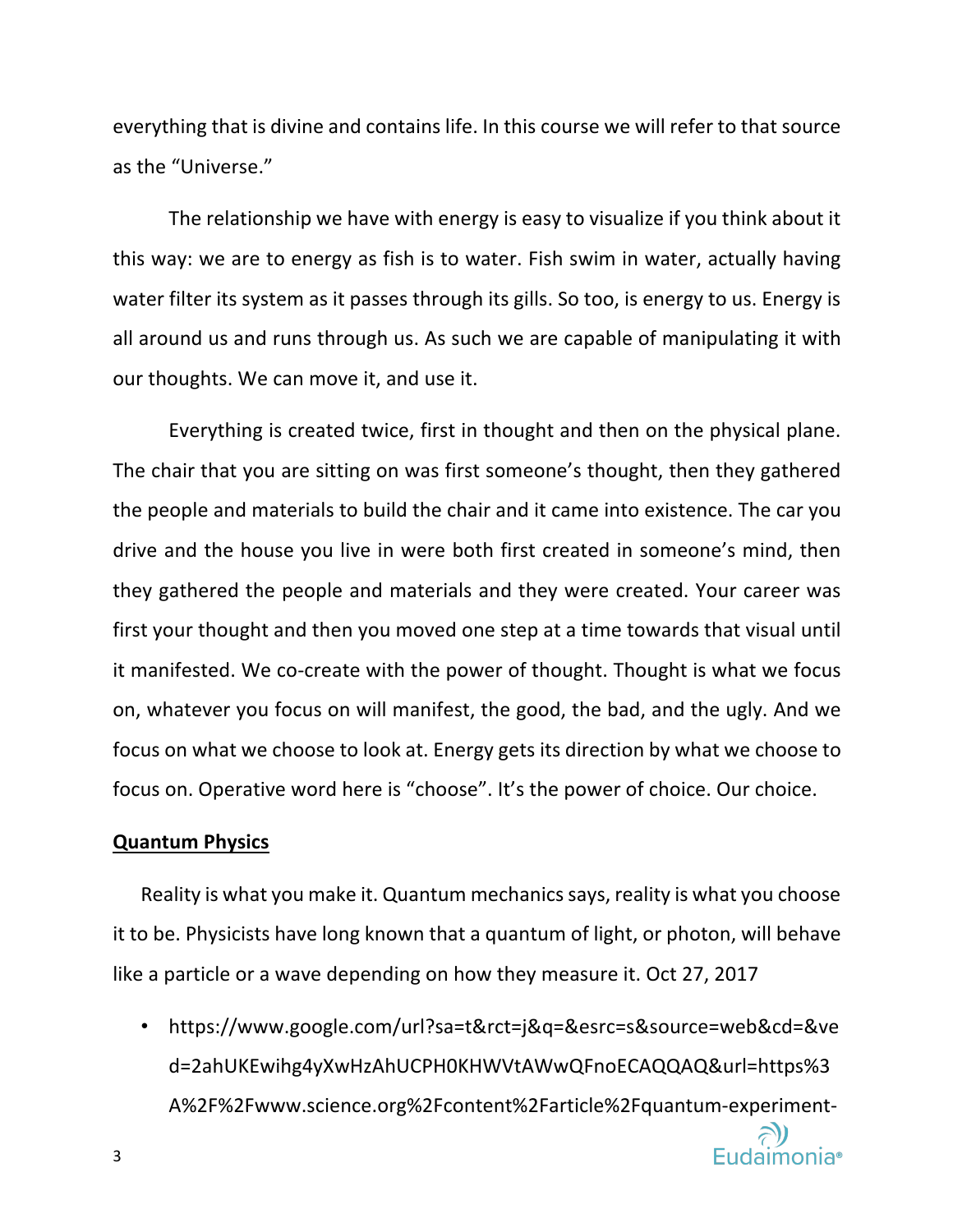space-confirms-reality-what-you-make-it-0&usg=AOvVaw3kP0mGM4S7VUNso4p7CqsY

#### **Primary Objective Of Eudaimonia Psychology**

The primary objective of Eudaimonia Psychology is to learn how to remove negative emotional molecules from our bodies and replace them with positive emotional molecules. Our goal is to live in a state of constant well-being understanding that we have no control over anything in our lives other than the meaning we give to events that present themselves to us, and our reaction to those events. In other words, the only control we have are the thoughts we wish to focus on. Understanding that will lead you to living in a constant state of well-being understanding that we cannot change anyone or anything, but we can change ourselves and in doing so others will change. In other words, if you change the way you look at things, the things you look at change.

#### **Living In Well-Being**

Living in a state of well-being means to flourish and find joy in your daily life. It's about developing yourself through meaningful activities and relationships. Activities and relationships that work for you. When I ask people who the most important person is in their lives, notoriously, they point to whoever they've been charged to take care of, whether it's their children, spouse, parent , or ill relative or friend. They never pick themselves, when the truth of the matter is, if you don't take care of yourself first, whoever you're taking care of will not survive, because you won't' survive. More than likely, you will get sick. Ya' know that old saying, if one person is sick, two people need help. The second person is the caregiver. So, it makes sense to rethink this and put yourself first. Not only that, if you don't take

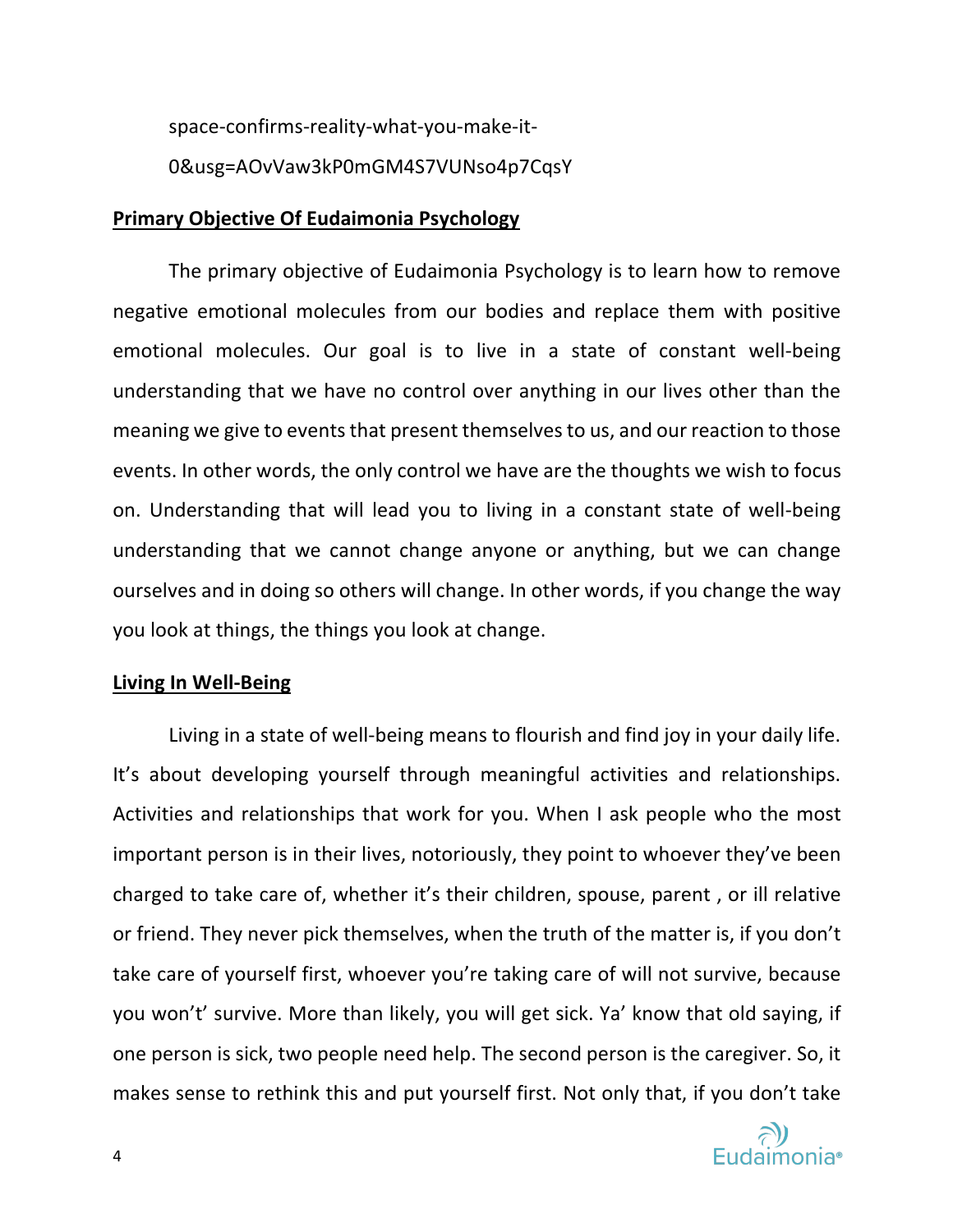care of yourself who will do that? No one knows what you need but you, and I'll bet you don't even ask for what you need. A mistake right there. No one knows what you need unless you tell them, and most people will gladly give it to you, unless of course you have taught them that you don't matter. We teach people how to treat us, so ask yourself, how well have you taught the people in your life to give you what you need? If you are not getting what you need that's on you. Great change can happen the moment you say, " I need…" That's how you begin taking care of yourself, by asking for what you need, then and only then will you begin to feel the fullness of life on every level. Feeling part of, and connected to a greater whole, and most importantly, being there for others without resentment or regret.

## **Let's Move Energy**

Let's focus on moving some energy. You do it all the time, you just don't realize you're doing it. And you do it by changing your focus. Your focus of thought.

Place your feet flat on the floor, open your hands, palms up or down flat on our lap. Take a deep breath, in through your nose, and slowly exhale out through your mouth and close your eyes. Again, breath in, relax your shoulders, and your whole body. Blow out slowly thru your mouth. Now take a third deep breath in and blow out slowly through your mouth. Now Imagine a person who has had your best interest at heart and radiates compassion to you. Feel their comforting energy. Stay in that energy. Now bring your thoughts back to you, focus on your heart beat. Again, think of that person and focus on the last wonderful thing they said to you, then bring your thoughts back to your heart beat, one more time think of the last

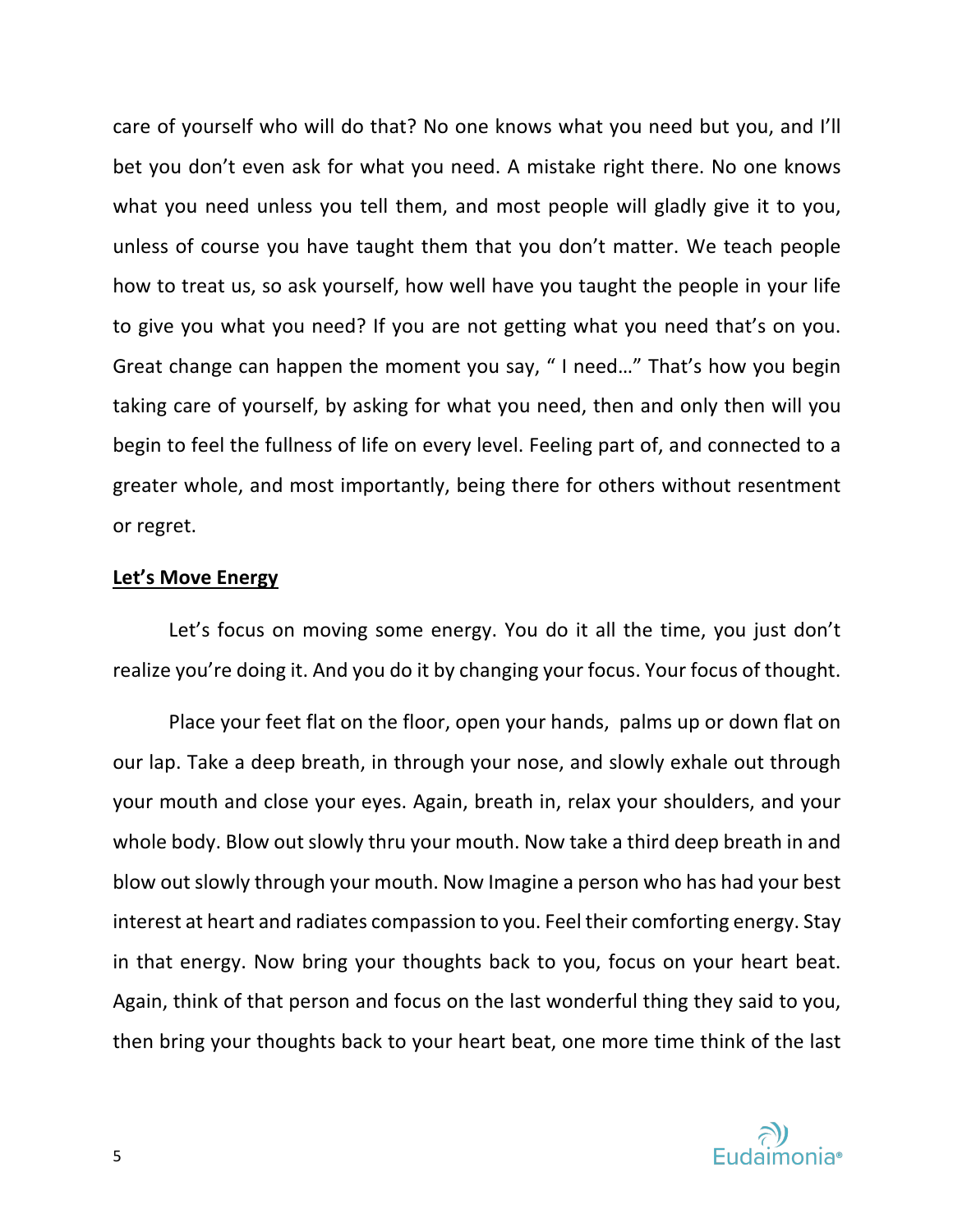wonderful thing they did for you, or with you, and now focus back on you, the center of your body, your heartbeat.

Take a deep breath and open your eyes. Did you feel anything move from you to the other person when you thought of them? That shift in awareness was your movement of your energy, by the power of thought. It felt good, thinking of them calms you. We can find calm simply by focusing on the people that we know care about us, and we find comfort in thoughts about them. We do that all the time just by focusing our thoughts.

#### **How We Give Our Energy Away**

In kind, you can give away your energy. We're going to try that again, but with a different visual. Take three deep breaths, and on the third breath, close your eyes and relax your body. Breath in…and out, breath in…and out. Focus on a person who makes you out of your mind crazy in a bad way. Once you have that person in your mind's eye, focus on the last crazy thing they said to you. Turn your focus (thoughts) back onto yourself. Focus on the center of your body, your heartbeat. Once that is done, again focus your attention on the other person. Remember the last horrible thing they said to you. Then turn the focus to your heartbeat. One more time, focus your thoughts on the other person. Then focus back on yourself. Forget them, they are none of your business. You are totally focused on you. Focus on your heartbeat and the amazing you. Take a deep breath and open our eyes.

You can feel how your focused thought shifts something in your body, that something is energy. Energy moves back and forth just by what you are focusing on. That's how we give away our energy. If we want to keep our energy, we focus on ourselves.

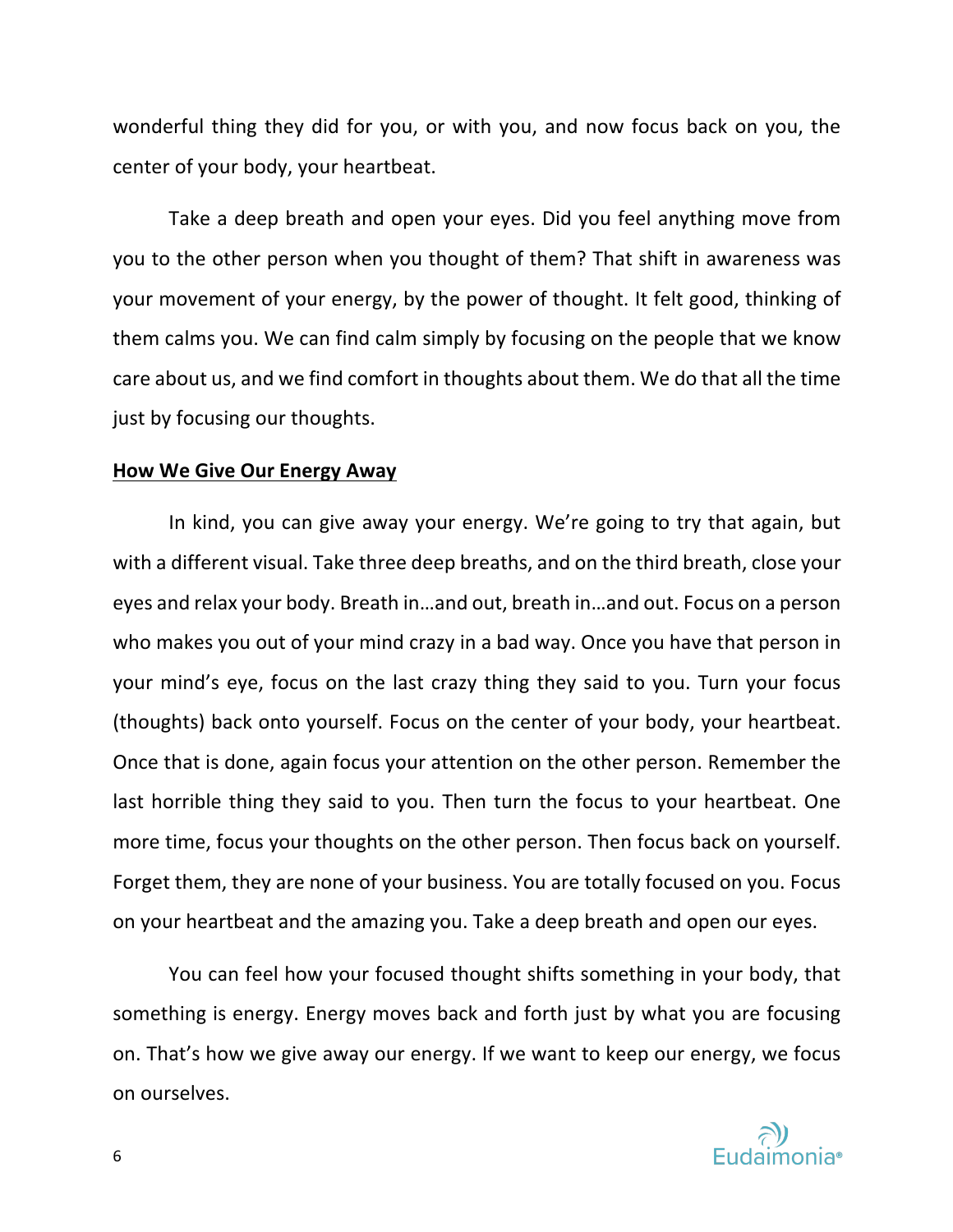You have just experienced how you move energy with thought. You have also learned how to keep your energy and not give it away, just with the power of thought.

#### **Energy Vampires**

Energy Vampires, or EV's , as I often will refer to them, may be a dramatic term, but when dealing with energy you must be aware. Most of us have an energy vampire in our lives. They moan and complain and yet, nothing we say or do seems to shift them out of their negative mindset. These kinds of people always have a problem they need help with and they blame everyone else for their situation. They can be self-pitying, negative and sometimes nasty. Energy vampires will do pretty much anything to get attention because this attention and energy is what feeds them. Unfortunately, EVs have not learned to take care of themselves, be responsible for their own actions and meet their own needs. This means they are constantly looking to others to make them feel better and fix their problems. Of course, no one can fix someone else's problems. We all have to learn to deal with our own responsibilities and issues. But the EV gets stuck in a negative cycle of needing the attention of others to feel better about themselves.

Ideally, we would avoid these kinds of people at all costs. However, we can't always cut them out of our lives. When we have a family member, boss, or colleague who is an EV, we can't avoid spending time with them. There may also be people in our lives who have this trait but also have positive aspects that we love. In this case, we must learn to deal with the vampire energy without being sucked dry. Additionally, some people go through difficult times and become very needy and we would want to support them. So, the question becomes, "How can

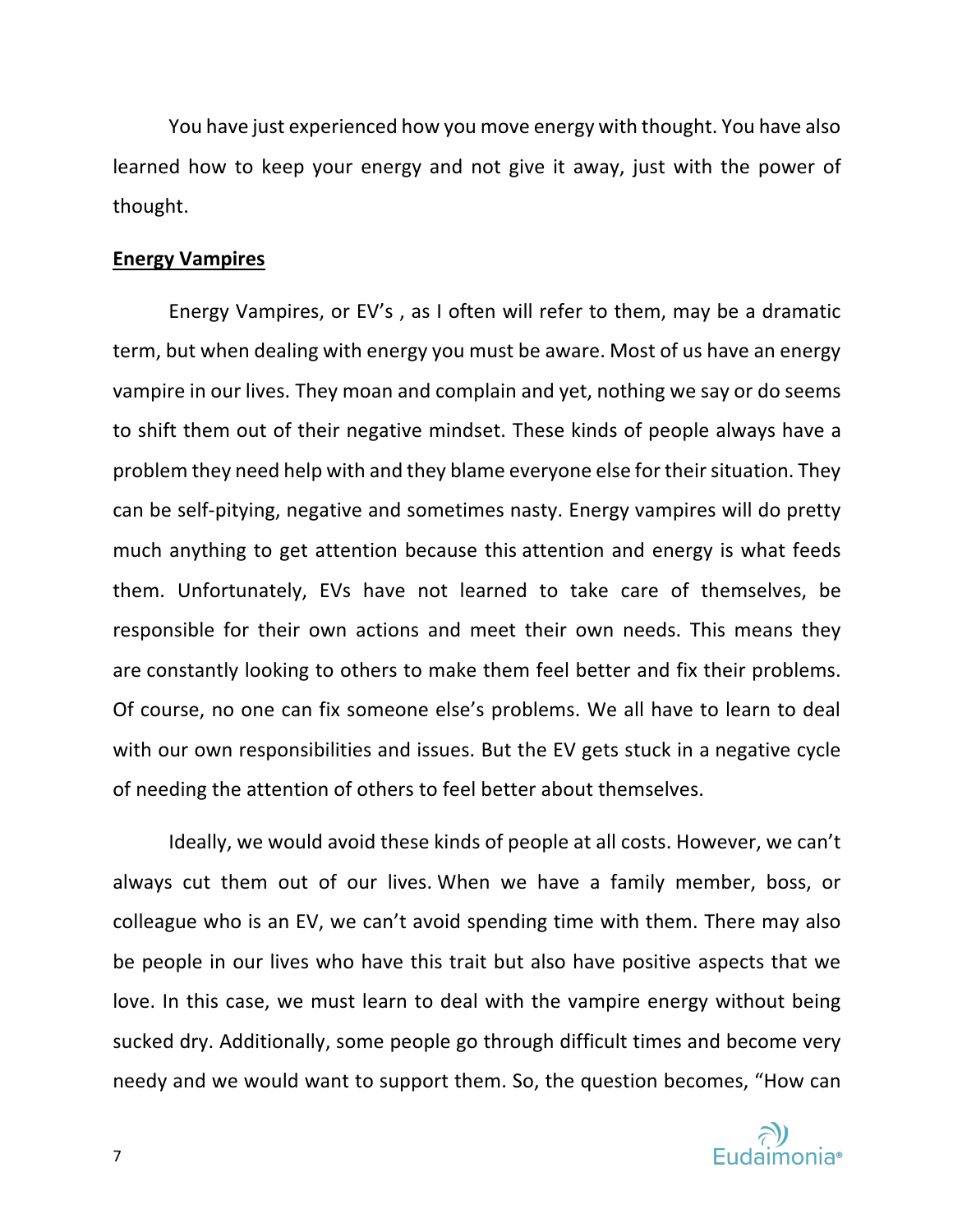we support these people without exhausting ourselves in the process?" The answer lies in knowing your limitations. If you are an empath, which is someone who is very empathetic and intuitive, most often a caregiver by nature, the EV can easily spot you and know you will give them the most attention. As a clinician they are the client who always pushes to go over their time, or who demands emergency sessions when there really isn't an emergency. They are manipulative, and excellent when exploiting your goodness.

#### **Why Energy Vampires Target You?**

Energy Vampires, are drawn to kind, compassionate, empathetic and generous people. If you are this kind of person, and most clinicians are, you may find that you have many EVs in your life. Because you are compassionate, you don't want to cut these people out of your life. You want to help them. But unfortunately, no amount of compassion will be enough for these kinds of people and if allowed, they will take all the energy you've got. They may try to make you feel sorry for them or they may try to guilt trip you into spending time with them. So, it is important to set up healthy boundaries to prevent EV's from taking all your time and energy. As a clinician you are by nature a healer and an empath. You may find it difficult to place boundaries with people who tend to take advantage, not only with you but with everyone. Remember, it is up to you to teach your clients how you want to be treated by them. Boundaries my friends, boundaries.

#### **What To Do With Energy Vampires**

Here are four ways to set up healthy boundaries so we can treat energy vampires with compassion, without getting drained by them:

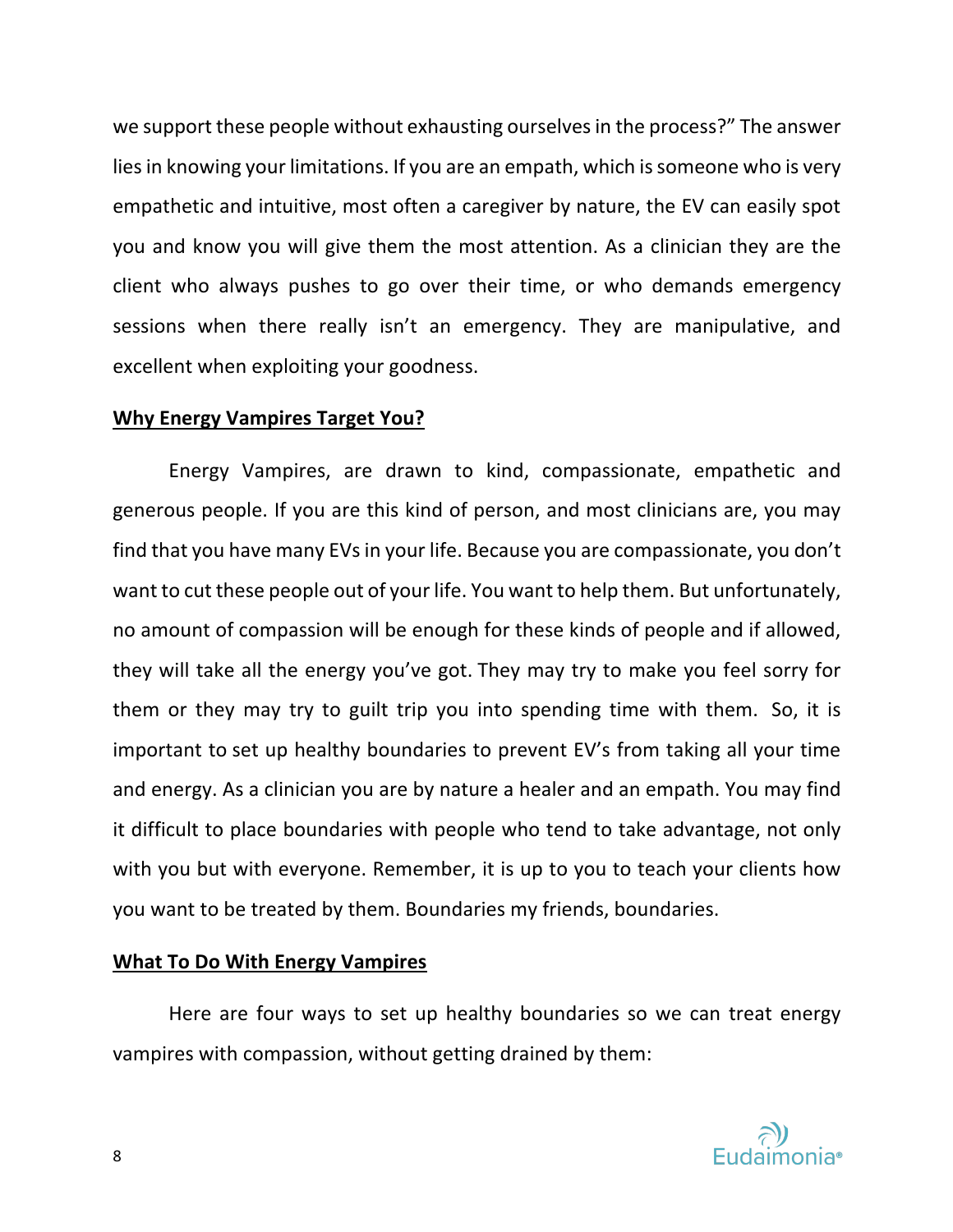1. Limit time spent with EVs – it's very obvious that we need to limit the amount of time we share with an EV. If you have a particularly needy friend or colleague, you might limit your interactions with them to one phone call or meeting a week. Also, it's worth having an end to the interaction planned, such as another meeting or activity that you have to leave to go to.

2. Choose activities carefully - Staying indoors with them watching a movie and sharing a bottle of wine might be a bad choice as they will have you captive. This means they can command your attention and there is little you can do to prevent them from stealing your energy dry. Choosing a more interactive activity, or meeting up in a group will make it less easy for them to monopolize your attention.

3. Practice Self-Care - after spending time with an EV you will need time to recoup your energy. If you know you will have to spend time with a draining person, plan a fun or relaxing activity afterward. Taking time to look after yourself and practicing self-compassion is especially important if you have to spend a lot of time with one, or many, energy vampires.

4. Protect your energy - you must be clear about how much energy you are prepared to share. As well as limiting time spent with them, be clear about your own worth and value. Often energy vampires target us because they are aware that we do not value ourselves as highly as we should.

Protecting your energy begins with thinking about things you want to do with your own energy, such as projects, hobbies, goals and dreams. You need to realize that you don't want to squander that energy on someone who is not going to make

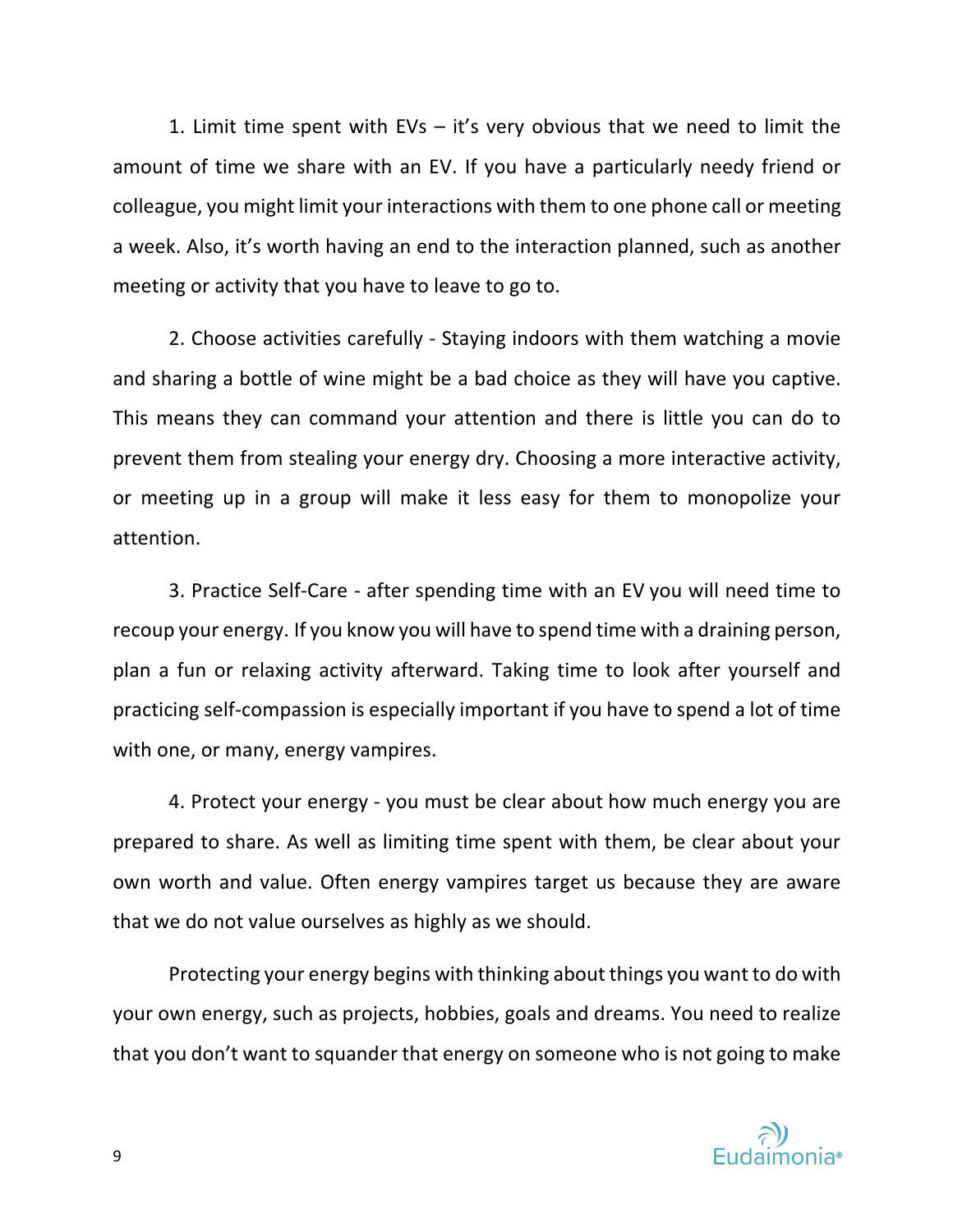good use of it. If your support isn't used wisely or appreciated, then it has been wasted.

You can also think of yourself surrounded by white light that protects you from the energy vampire. Refusing to give more energy is not selfish. In fact, giving an EV too much actually prevents them from learning to take care of themselves.

It is important to check that you are not becoming an energy vampire yourself. After spending time with an EV, you will be emotionally drained and may feel negative and cranky yourself. Be careful that the negative mood you have caught does not mean you slip into being an energy vampire yourself. You might notice that after you have spent time with a difficult colleague or client, you go home and snap at your partner or the people you live with. You can avoid this by taking some time to restore your energy by doing something fun or relaxing, or perhaps meditating or taking a walk in nature. This way, you won't need to steal energy from someone else.

#### **We Are Co-Creators**

Understanding that we are energy, leads us to the realization that we are cocreators. We manifest what we focus on, what we choose to look at. This course was first my thought, then I gathered people and resources to put it together, then it manifested into the course you are now taking.

We are the embodiment of thought. We are co-creating with universal energy that can neither be created nor destroyed. Energy is waiting for our direction. We manifest what we look at, what we focus on. Our direction comes from our desires. Our desire to experience all kinds of things, actually anything you can "think" of. What exists depends on what we choose to see. Physicists have long

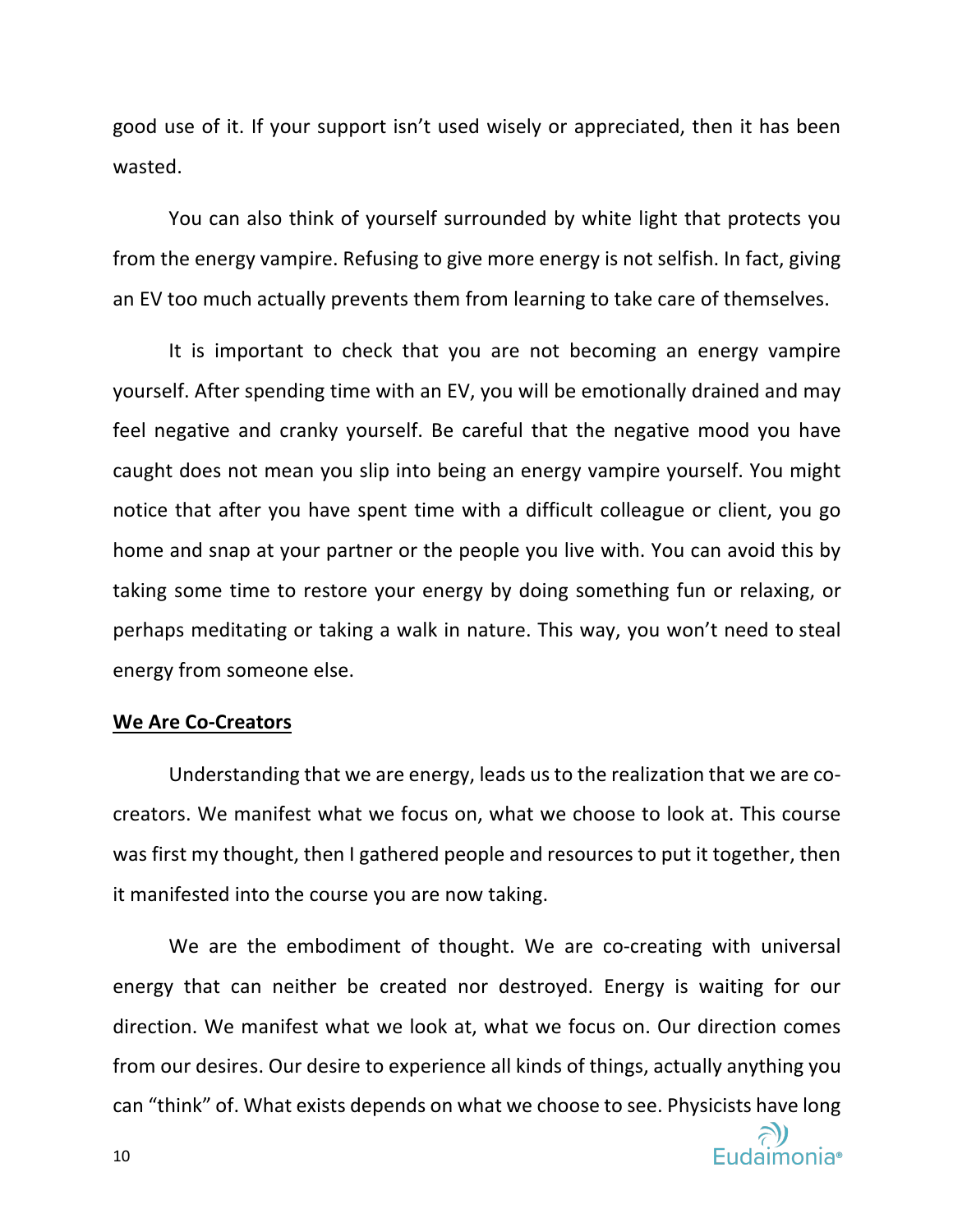known, as mentioned before, our observation of something and our expectation will determine what presents itself. What we choose to see manifests. Our assignment of expectation will appear. In other words, we see what we believe. That old saying, "I'll believe it when I see it," is actually wrong. The reality is, "You see it when you believe it." What does all this mean? We create our reality through thought. That's why it's so important to focus on what you want, not what you don't want. That is also why I consider words to be magic wands, and I emphasize that your reality exists in the conversations that you have all day long.

If in fact, we live in the conversation about our circumstances, then we actually co-create our lives with the energy around us, the energy that I refer to in this course as the "universe." We are co-creators with the universe. All we need to do is focus on what we want, and voila, into existence it will appear! Right?!

Not exactly. The process is a little more involved than that and for good reason. Let's look at it this way. The average person has between 50,000 and 70,000 thoughts per day. If all those thoughts manifested as we had them it would get very confusing, and scary. If you were thinking of a red Ferrari and it immediately appeared, first you would be shocked, and in your second thought it may not be what you wanted. You could change your mind, think of a black Mercedes and that would immediately appear, and so on and so forth. It could get pretty crazy. Manifesting is a process with an inbuilt delay system. It doesn't just happen with your every second of thought, it's what you focus on. And focusing takes time. Focusing allows for clarity of vision, and it is that vision that actually starts the process. If you add feelings to that new vision, you will move energy even faster. Now the question is, "How long do you need to focus on what you want before it

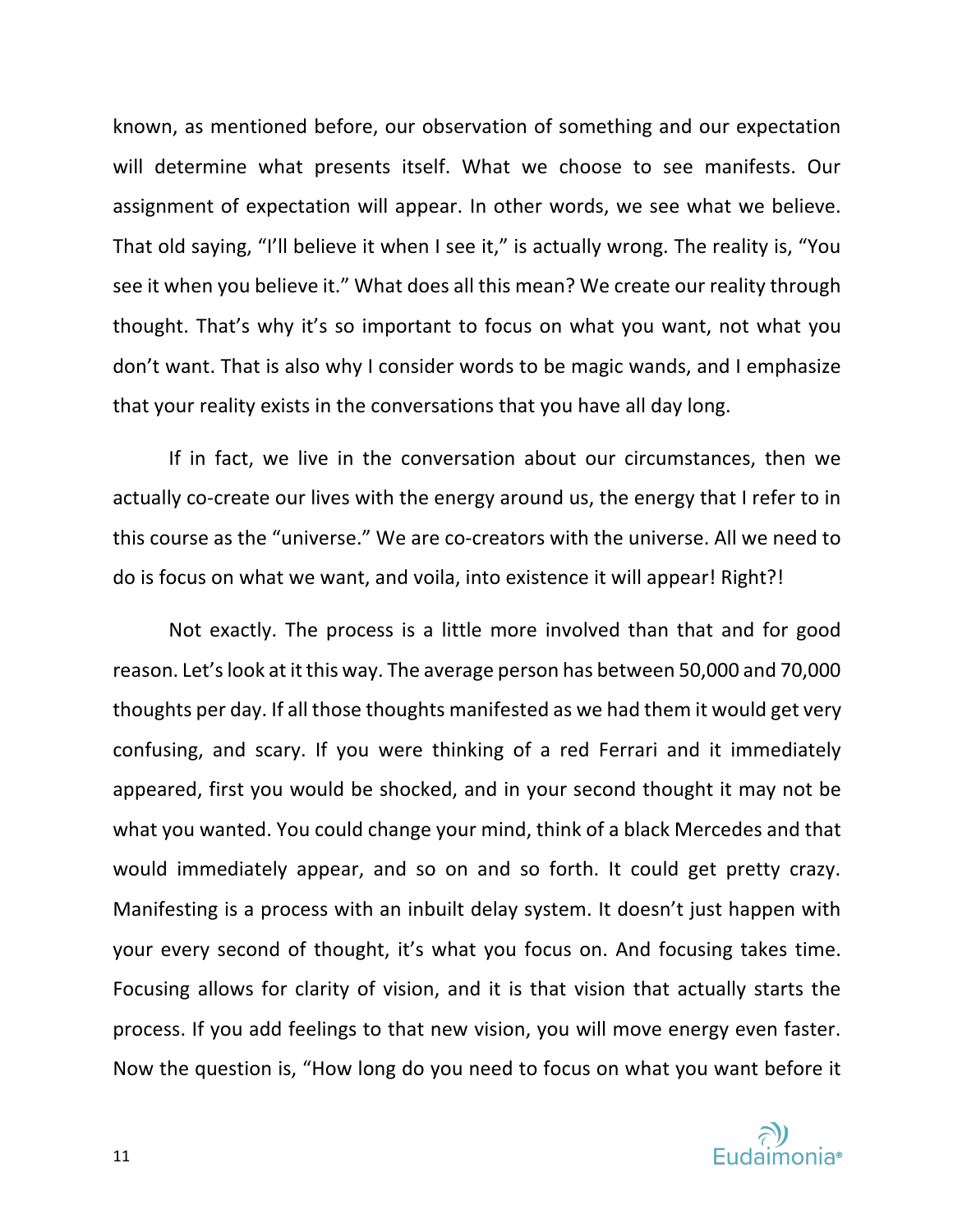will manifest?" Well, that all depends on your inner process, and how often you change your mind.

## **Plan A Only!**

Many people go through life with a plan A and a plan B. Some even have plan C. If you're one of those people it may take you longer than others for things to manifest. Remember, it's what you focus on. So, if you have a Plan A, B, and C, the universe doesn't know what to begin working on. Things have to be lined up in the unseen before it can manifest onto the physical plane. I say you go through life with only Plan A. You could modify Plan A, or even change it, but only for a new Plan A. In other words, if you want to be a teacher and all of a sudden you decide to be a restaurant owner, the universe has to change course. And if you keep vacillating back and forth the universe will stall till you pick. This is why many people don't get what they want because they keep changing their minds and don't allow the process to complete.

Moving energy is about clarity of vision. If you don't know what you want, the universe will manifest nothing because you haven't given it direction. Think of it this way, the universe is like your own personal team of workers. Every morning when you open your eyes after a good night of sleep, your team waits for instruction of what you want. Your team does not judge whether your thoughts will serve you or not, its job is to bring to you what you would like to experience. So, it waits for desires to be imagined in your mind's eye and then it begins the process of aligning things that will bring your vision into reality. Good or bad, it does not judge. It takes its direction from what you focus on.

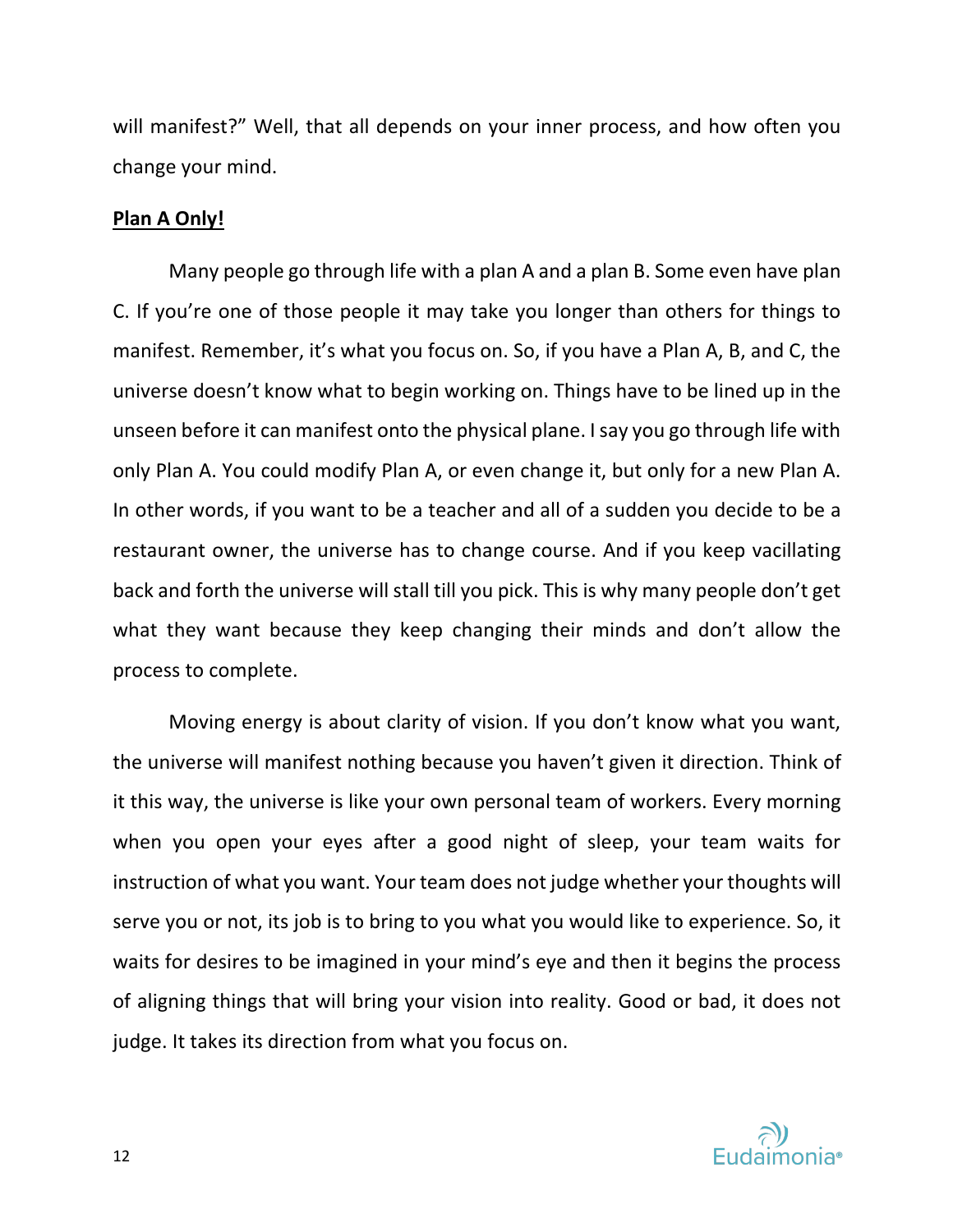## **Becoming A Master Manifester**

If you want to be a master manifester you need to understand how to stay in the flow of energy, allowing it to do its thing. You need to have a clear vision of what you want, while every day you do one small thing toward your goal. In this way, you are moving the energy a little at a time toward your desire. Feeling excited knowing that your dream will come true allows the process to move faster. You need to believe in the process with every cell of your being, understanding that staying in the flow of energy and directing it is your only job in manifesting. Your job is to focus on the end game, how the game is played is none of your business. Don't get caught up in the cursed "how's." It's the expectation that, of course, your dream will come true. You deserve it, simply because you exist.

Everyone on this earth is here for an adventure. You are here to learn, grow and return to the source. You choose the parents and situation you needed to grow up in so that you would develop the skills needed in order to complete your mission. I can't tell you how many people look at me after I say that and respond with, "There's no way I would have picked those two people to be my parents." And I say, "That's because you don't understand your mission." When your mission becomes clear, you will see how it all lines up. You will understand all that happened to you happened for you to learn about yourself. And then, their follow up question is, "What is my mission?" The answer: to allow the universal consciousness to experience a physical existence by working through you. That is why we are not perfect beings. That is why nothing on this earth is perfect.

Perfection is a set up for failure. A bouquet of flowers is beautiful, but if you look at each of the flowers separately you will notice that each of them are

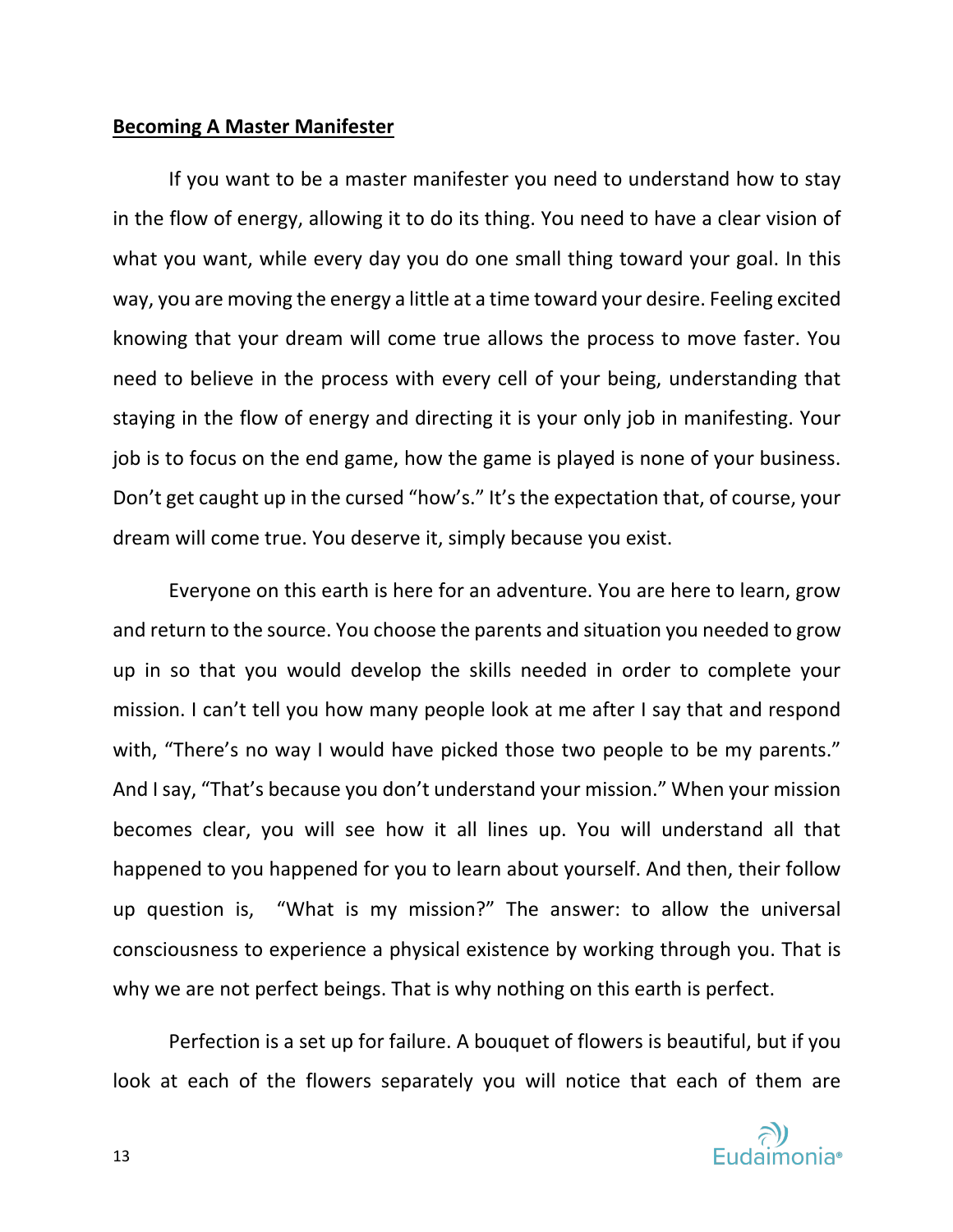imperfect. We, and all that inhabits this earth is perfectly imperfect. But when put everything together it all becomes a perfect plan. If each of us were perfect and all we do is perfect, what would be the point? Where is the challenge? Where is the growth, the knowledge? There would be no pain, and quite honestly, where there is no pain, there is no glory. It has been proven over and over again that when things come easy to us, we become bored. Look at your own life and the lives of those around you. Doesn't everyone love a challenge? People celebrate when there is a victory. We feel great, accomplished and proud. That is the human experience. You need to experience what you don't want in order to know and appreciate what you do want. It's a process.

That being said, there is a point in life when, we get tired, we look for the calm, and we become wise. That's usually when we are ready to return to the source and we cross over to the unseen. Until that point, we learn. Our society is moving away from blind faith into a world of questioning what we once accepted by people in authority, whether it was religion, government, even education.

## **Looking Inward For Comfort**

We are not looking outside of ourselves for answers any more, we have begun to look inward for understanding and comfort. We talk about self-partnering and question why we do the things we do. Our knee jerk reactions are being personally studied as we seek counseling and therapy to better understand our motives and actions. Behavioral psychology has taken the place of traditional psychoanalysis, and positive psychology combined with energy work and coaching are what people are gravitating toward today as a way to achieve peace and harmony in their lives. And yes, all leading to this course, Eudaimonia Psychology.

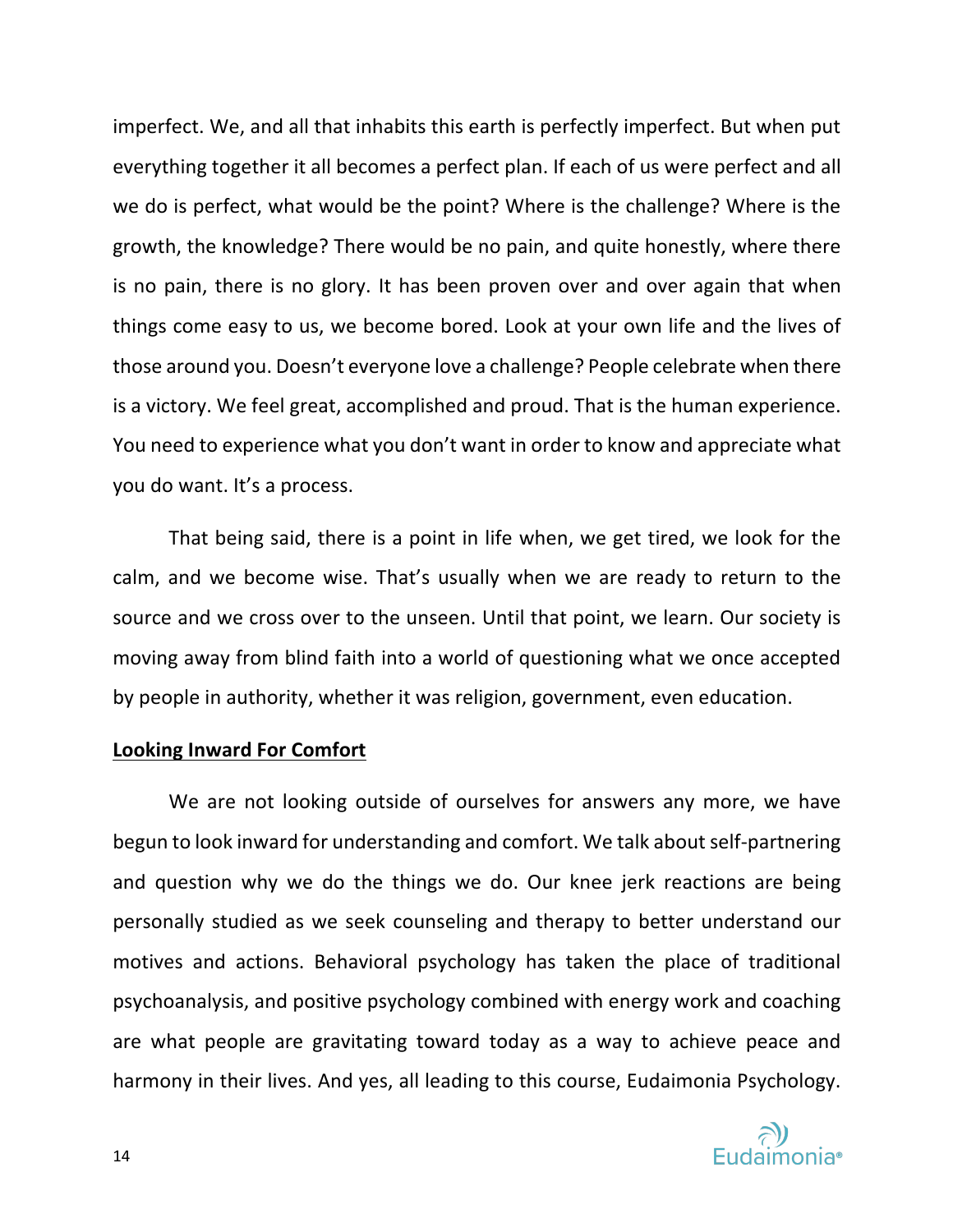This holistic approach to therapy is a program, not a once-a-week session that stands alone. The tools and methods are delivered over a five-week course with take-a-ways that need to be practiced during the week before the next session. After the five weeks, a coaching component comes into play, and more often than not, an additional five weeks of therapy is requested by the client. Then normally another five-week package is purchased with longer duration during sessions, until, very often on-going coaching continues on a monthly basis. That's why Eudaimonia Psychology is considered a program of individual discovery and personal renewal.

## **It's All About The Conversation**

We think we live in the world, in a set of circumstances, but we don't. We actually live in the conversation about our set of circumstances, the meaning we give it. We assign meaning to everything. That is why everyone has a different perspective on things and events. When we see a car accident, all of us will have slightly different versions of the truth. When asked, "What is your truth?" the question is asking for your version of the truth because your truth may be different from mine. So, there is your truth, my truth, and then, the truth. All these versions are based on our individual belief systems that were formed before the age of eight. This system is based on subconscious, irrational beliefs that 95% of all our decisions are based on. Our decisions are based on lies we have been telling ourselves over the years.

## **Recovery Of Loss**

Recovery from trauma and loss begins the instant we shift our conversation from loss to remaining assets. Let's use the Stock Market crisis of 2008. During this time in history not all people suffered. Although, a lot of people lost money, there

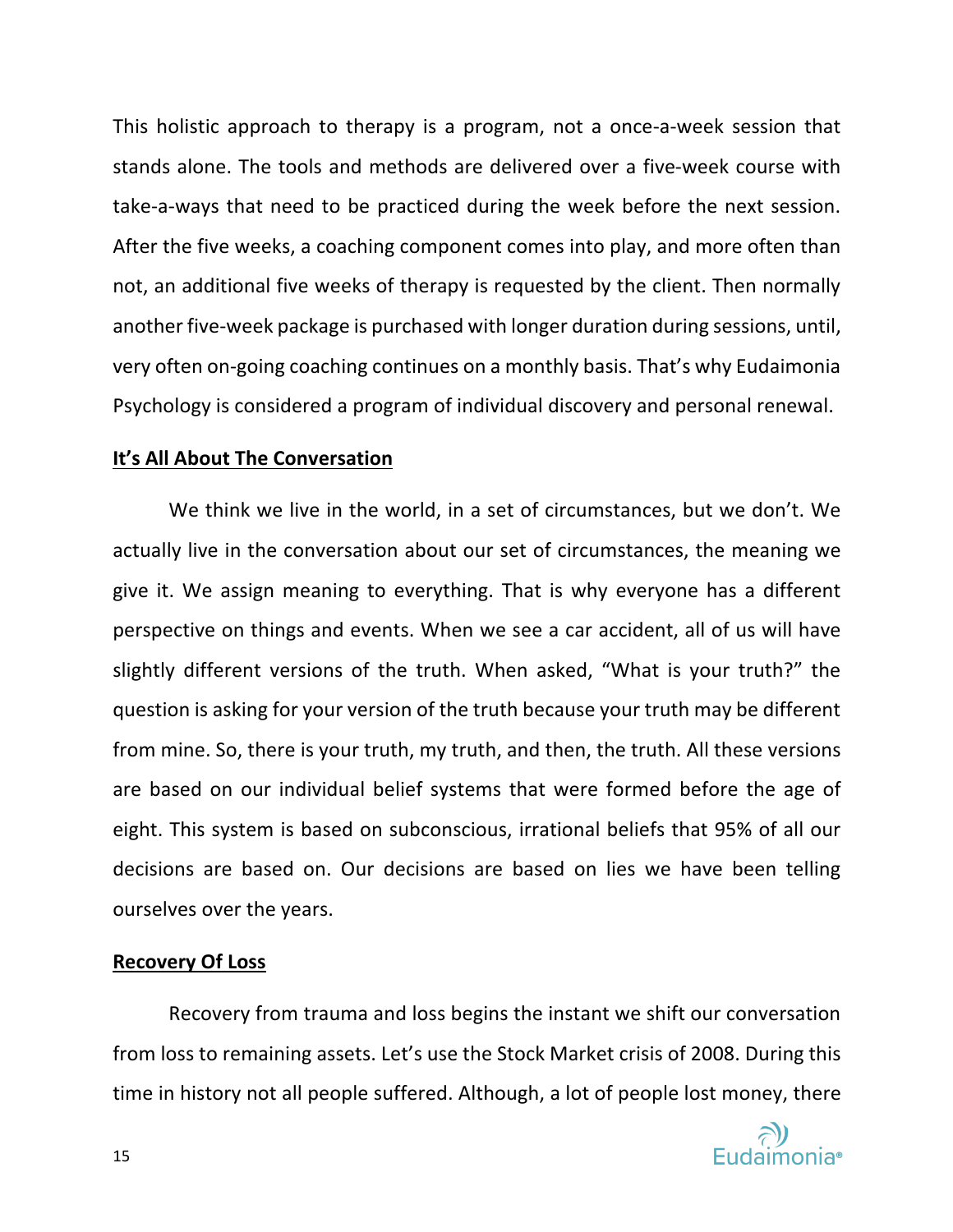were some who made a lot of money. For some, when the stock market drops it's time to buy stock, and a lot of it. In 2008, when many people were losing their homes, there were many who were buying them up. To those people the conversation was different. They spoke about the big sale in real estate. How one could pick up foreclosures and flip the property. You might say that those were the people who had money, I say, not necessarily. There were people who were picking up foreclosures with whatever money or loans they could get their hands on. There were others who had money and didn't spend it out of fear they would lose it. Their fear paralyzed them from taking advantage of the so-called "sale." Those people talk about it today as a lost opportunity. There's that old saying, "You need to give it all, to get it all." Unfortunately, some remained stuck in the crisis and never recovered. They were held hostage by fear and worry. Over time those people were depleted not only of their financial reserves, but also their emotional and spiritual resolves as well. I thought for sure Louis Vuitton would finally put his handbags on sale. I was wrong, he made this statement, "I don't live in a recession." Very telling; in his matrix there was no financial problem. His product never went on sale and of course he is still in business today. Now some would say Louis is an optimist, that could be the case, so let's look at optimism.

#### **Optimism**

Optimism is 25% genetic, it's a person's natural view on life. This will either be strengthened or weakened by parental input. Optimism and pessimism can be taught. A parent's reaction to their child's success and failure will add a lot of weight to their child's view of the world. It's worth noting at this point that optimism contributes to quick recoveries from illness and contributes to an

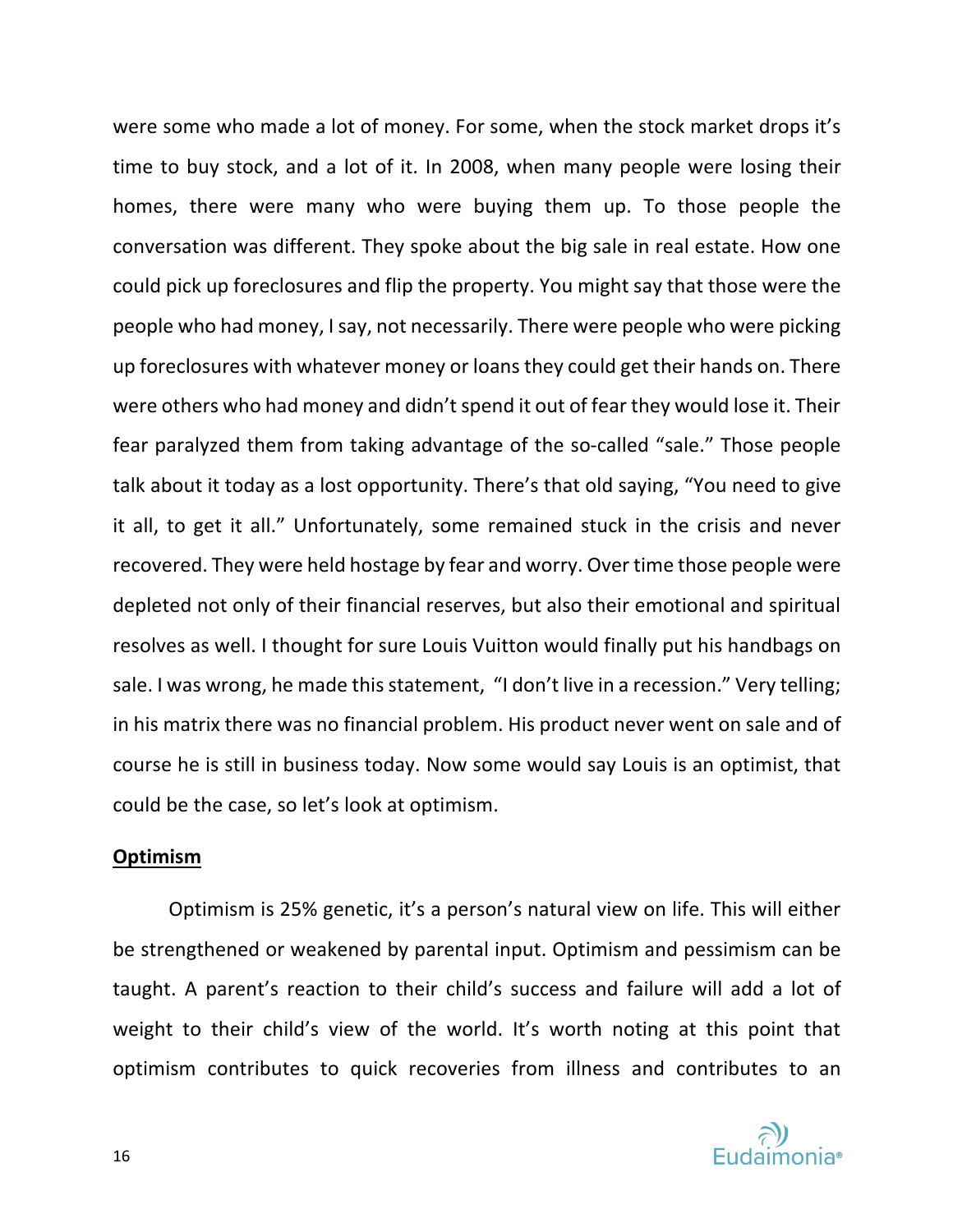enjoyable and meaningful life. Optimism is very dependent upon the conversation we have with others.

#### **There Are Only Three Things In Life We Can Be Sure Of:**

There are only three things we can be sure of: Atoms, Space, and Opinion. Reality is dependent upon the meaning we give it.

Our conversations begin with the meaning we assign to what we see. For example: When you walk into a conference room there are many tables to choose from. We all pick a table that we believe is the best table. Some will pick a table in the front of the room because they are close to the speaker and to them, that is the best table. Another will pick a table in the middle of the room as to not be too close to the front nor the back and to them, that is the best table. And then, there will be those who pick a seat in the back of the room so they can walk out and not be noticed, that being their best table. The truth of the matter is, a table is just a table, there truly is no best table. They have assigned meaning to what they see according to their personal experiences and what works for them.

#### **We Assign Meaning To What We See**

Our insecurities also feed into the meaning we give to objects, people, places and things. For example, going to a concert is exciting for some and anxiety provoking for others, yet a concert is just a concert. This is all based on our experiences. If we were at an outdoor concert and it turned into a mass shooting, we would be anxiety stricken going to future outdoor concerts. And also, be anxiety stricken for our loved ones going to outdoor concerts. Others who did not have that experience would not assign the same meaning and would look forward to going to outdoor concerts for themselves and their loved ones. Both individuals assign

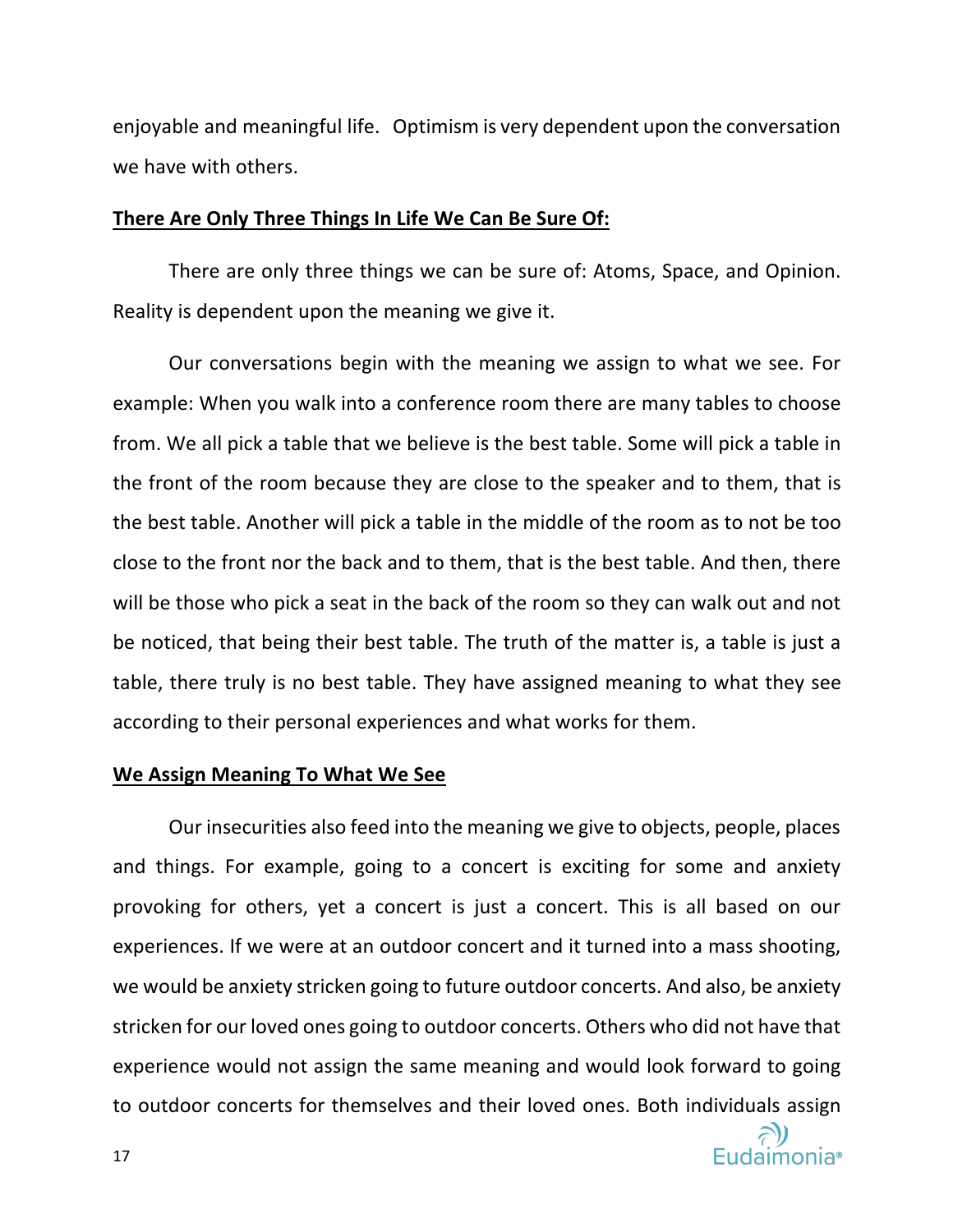different meanings to outdoor concerts when, in reality, a concert is just a concert. It's the meaning we give anything and everything that sets the stage for our thoughts, conversations, behaviors, and the manifestation of our future. We've just given meaning to the nautilus shell. Every time you see that symbol you will be reminded of this course, and your experience with this course will determine your feelings when viewing it.

#### **Why Are Some Unhappy?**

Whether people are happy or unhappy is also dependent upon the meaning they assign to the lives they are living. Either you are a victim of your circumstances, or you understand that you are one-hundred percent responsible for the circumstances you find yourself in now, regardless of the circumstances you were born into or the type of childhood you experienced. One either believes people are out to get them, or there is good in everyone they meet. One either believes the world is a safe place, or they believe it is a dangerous place. All who are unhappy experience the feeling of a loss of control, when in reality we never lose control, we give it away. All these meanings are dependent upon the stories we tell ourselves, stories that have been told to us, and conversations we partake in on a regular basis.

Now, that being said, I have met many people who have claimed they grew up in a very negative household, yet they themselves have not bought into the negative mind set. That is proven over and over again with the reality that the younger generation is pulling away from organized religion and tapping into a different philosophy, one that infers we are part of a bigger whole and is more spiritual in nature rather than religious. The conversations are different for them,

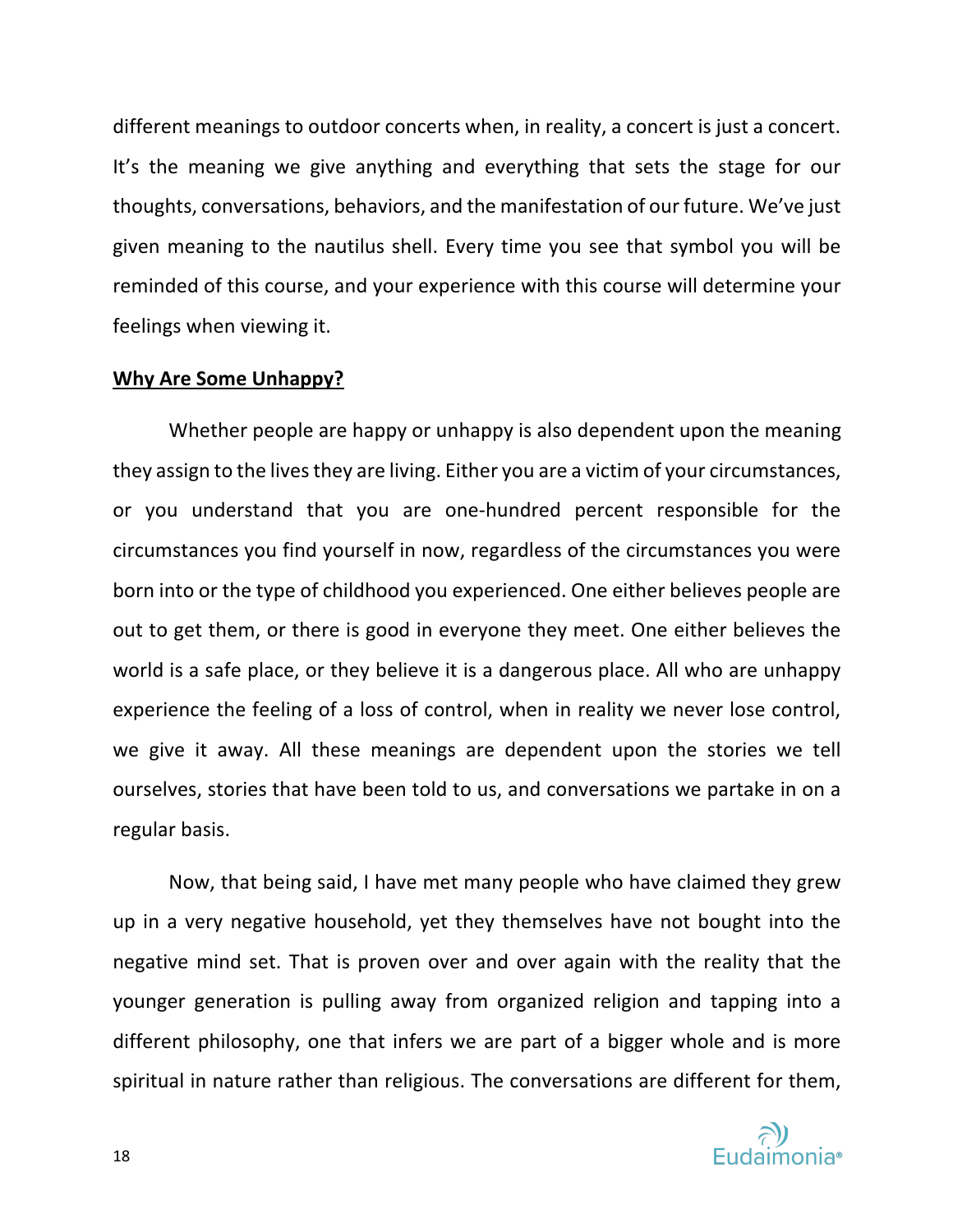translating into different behaviors, understandings, and worship. All of this is dependent upon conversations they engage in and what feels right to them. All of us have free will to choose our thoughts. Our thoughts reinforce our beliefs, and our beliefs set the groundwork for the stage we wish to act out our lives on.

## **Is It Luck?**

We can even look at the concept of luck. Luck has nothing to do with the way our lives turn out or the experiences we have. Yet many people will attribute good things in their lives to the concept of luck. When it comes to Eudaimonia Psychology and staying in a state of well-being, luck has nothing to do with it. Our reality has to do with our thoughts and the free will we have in choosing those thoughts. It has to do with what one focuses on and their belief system. Your attitude toward life is what brings you good fortune, health, a fulfilling career, and great relationships. If you are a person who gets up every day and counts your blessings and all good things you have in your life you are vibrating in positive energy, and that energy will attract more positive energy in the way of positive people, positive opportunities and positive outcomes. It's about attitude, and the understanding that like attracts like. If you have a positive attitude, you will attract all that is positive. Luck isn't anything real and carries no energy, it has nothing to do with good fortune and happiness.

Researchers across various disciplines have attempted to decode whether there's an actual measurable aspect to what we understand as "luck." Many of these studies have found that what a person might perceive as "luck" has more to do with psychology than probability. What one may refer to as luck, is actually a

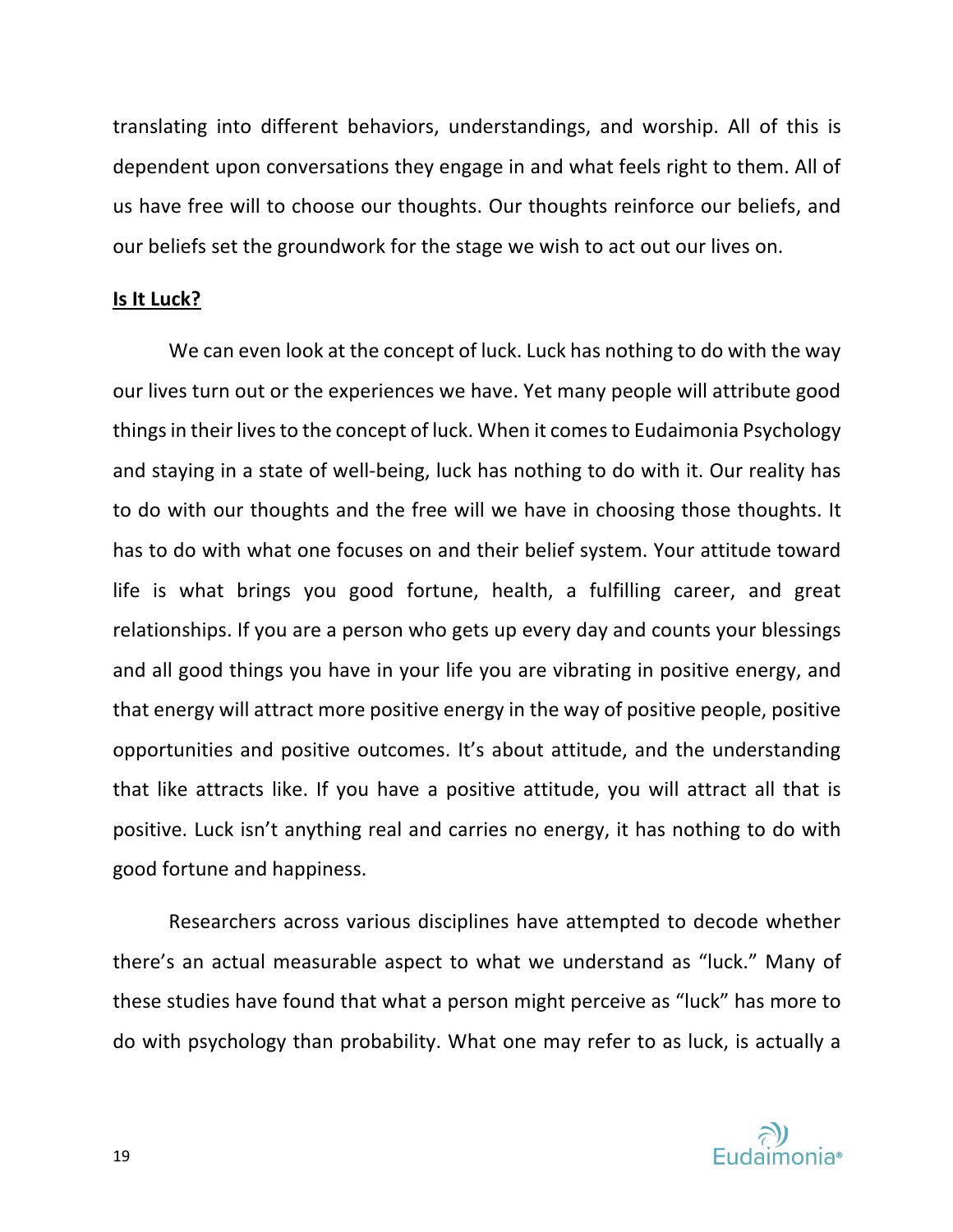positive attitude that keeps a person open to new opportunities that show themselves in what appears to be random acts of chance.

People have used the term "luck" in the context of being in the right place at the right time. A better term is "synchronicity," which Carl Jung gave meaning to and described as "a meaningful coincidence." Some people will swear they have a lucky piece of clothing. It is pure superstition when a person says, "If I wear my lucky shirt to the job interview, I will definitely get the job." It has nothing to do with luck. It has to do with the state of mind that particular shirt puts that person in when they wear it. It may cause them to feel more confident and present themselves in a more professional manner, answering the interviewer's questions more proficiently, thus getting the job because of their presentation and confidence, nothing to do with the shirt. It has to do with the mindset and attitude that particular shirt evokes when worn.

#### **Synchronicity**

Synchronicity is a different concept. A meaningful chance meeting has more to do with a person's power of thought. Visualizing the perfect person entering your life to effect the change desired is about energy putting you in the right place at the right time in order to achieve your goal which is all orchestrated by universal consciousness. We "will" things into existence, it has nothing to do with the randomness of luck. Rather, it has to do with the energy of preparation meeting the energy of opportunity.

## **Happiness vs. Eudaimonia**

So, how does one give meaning to what we see and make it work for us? The first question is, "What kind of life do you want to live?" Most people answer, "I

Eudaimonia®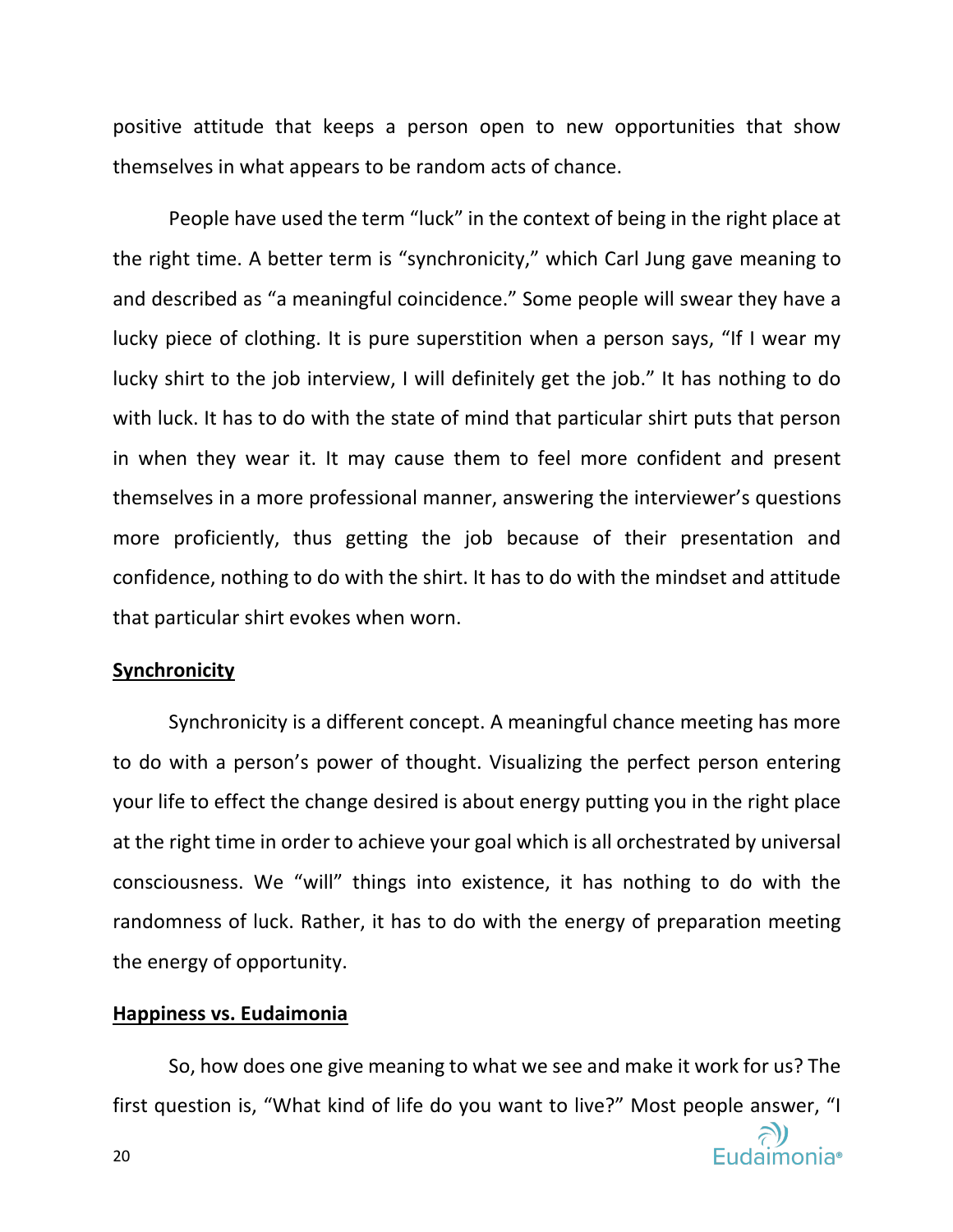want to be happy." It sounds like a great answer but happiness can be temporary and dependent on so many things. As opposed to "living in Eudaimonia" which is a continual state of well-being and dependent on one's mindset rather than situational outcomes. Happiness is actually a set up for failure.

Happiness is temporary and conditional. You're happy when others around you are happy too. You're happy when all your bills are paid. You're happy when everyone you know and love are healthy. Or, you'll be happy when you get your dream job; you'll be happy when your vacation starts; you'll be happy when you get your dream house…car…dog…etc. Happiness is conditional and appears to be connected to luck.

Eudaimonia is long lasting. Living in a state of well-being is a state of mind and only dependent on thought and a belief system. I love my life today and am grateful for everything and everyone in it. The only thing Eudaimonia depends on is what is happening in the "now." Right now, everything is exactly as it should be, and I stand grateful for it all. If circumstances change, it doesn't change my feelings, I adjust knowing that everything is happening *for* me, not *to* me. And with each modification of life, I learn more about myself, growing emotionally, intellectually, and spiritually, as a result. I understand that I have control over nothing except my reaction to events that present themselves to me. When challenges present themselves, I understand that the moment the lesson associated to this experience becomes clear to me the pain of it all will begin to disappear, as well as the experience . If I get triggered, I understand that my wounded inner child needs to be attended to, and after I do that, I will return to a state of well-being. Rather than having fear and worry hold me emotionally hostage, I understand how to walk

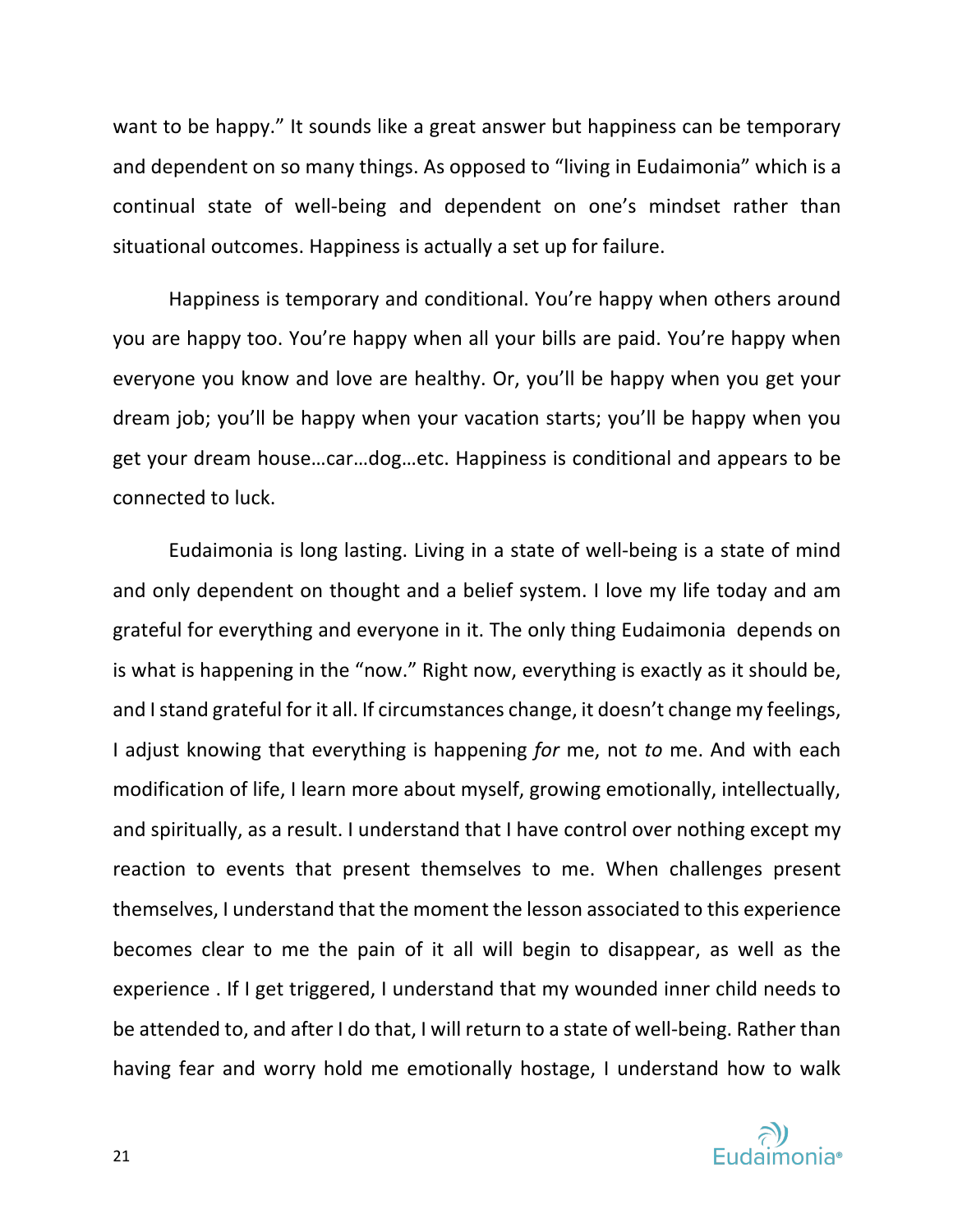alongside those scary thoughts knowing that fear is *false-evidence-appearing-real*. No matter what my experience is, I remain calm, in control of my feelings, and forever grateful to be having this adventure we call "life."

## **You Are 100% Responsible**

Your life didn't happen willy nilly, you need to take 100% responsibility for it. You are a co-creator of it. You need to focus on what you want, not what you don't want. We have all been taught to look at what is going wrong and fix it, rather than looking at what's going right and enjoy it. We need to take a breath and relax and train ourselves to focus on what we can enjoy. All that happens to you, you bring about, the good, the bad, and the ugly. And this all happens by the meaning you have assigned yourself and everyone and everything around you. When you are experiencing something negative, ask yourself, "What am I learning about myself?" This experience is all about you and your thoughts. In the moment of clarity, you will know the answer to the question, "Why Me?" and the experience will move out of your way. When I have a client who asks me, Dr. Donna, why is this happening to me?" I answer, "Why not you?" In that moment they don't respond because in that moment they begin to understand.

#### **Take-a-ways For Lesson One**

So, let's talk about the take-aways for Lesson One. The power of thought matters, as everything is created twice, first in thought, and then on the physical plane. How do you make what you're doing work for you? You assign meaning to it, that will keep you in a state of well-being. You don't take yourself seriously. You understand that the only thing you can count on in this life is change. And you believe with every cell of your body that it all works out in the end. That's assigning

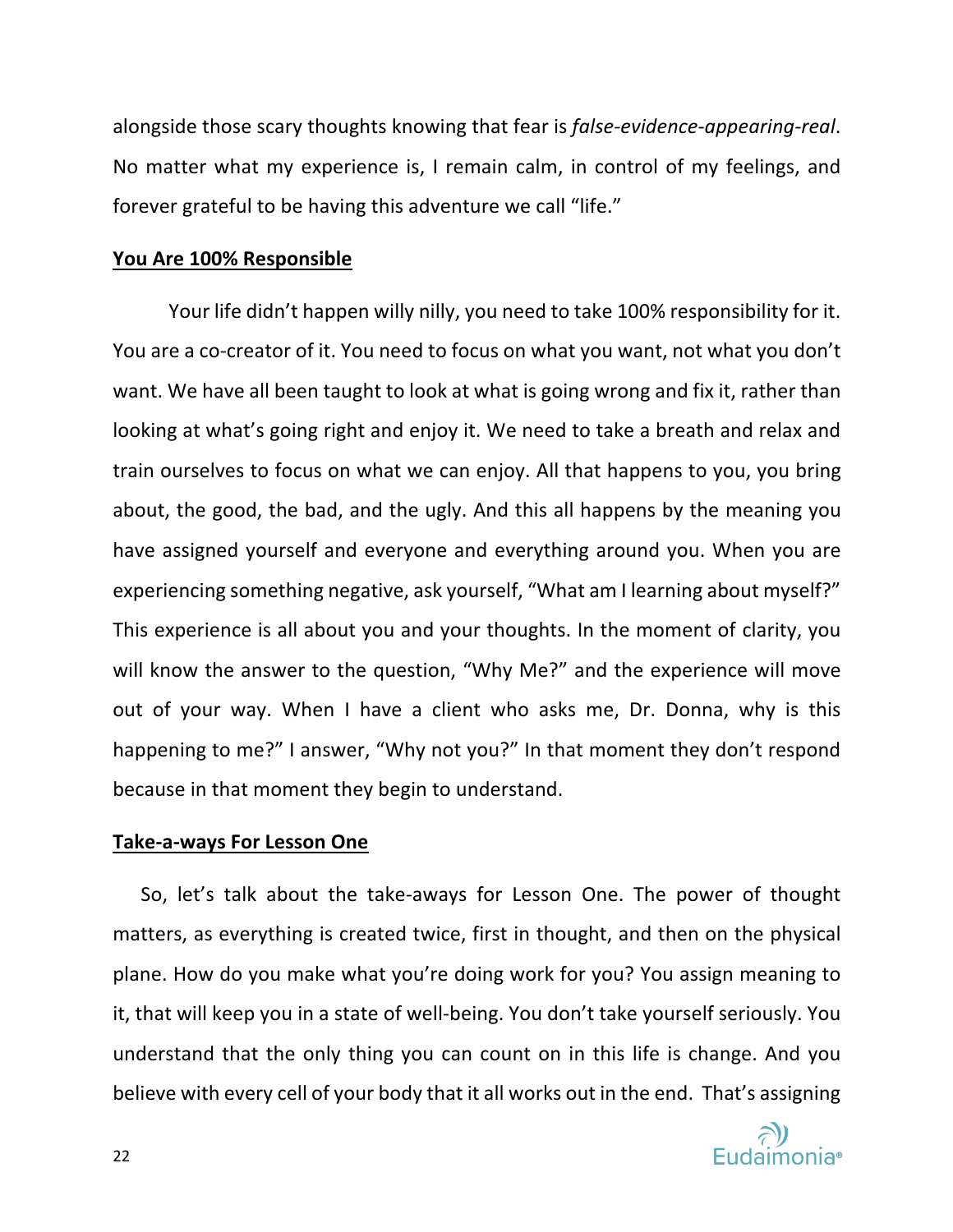meaning to what you see. You may not like where you are today, but know that you need to be here right now in order to get there, wherever that may be. Focus on what you want, not what you don't want. Look for the lesson. Apply that lesson to your current circumstances and watch how your experience becomes tolerable and moves to enjoyable, knowing that change is inevitable. There is nothing in life we can count on except change. That is the mindset that you need to be in to experience "Eudaimonia."

## **Be Here Now**

We all talk about living in the now, which is a complex idea if you have upper limiting beliefs. Meaning your success has a ceiling, which you will find out from this course that it has to do with not believing your good enough. The imposter syndrome is another falsity based on irrational beliefs of not being good enough, the list can go on and on. Living in the now is bringing "knowing" into every relationship especially the one you have with yourself. Being conscious of what you are feeling and why, is the cornerstone of Eudaimonia. When you bring a negative emotion into your consciousness you lessen its strength and you are no longer held hostage by the insecurities of your past, thus leading us into our next lesson, the "Wounded Inner Child."

## **Let's Add A Chamber:**

Congratulations, you have just competed lesson one and you are now ready to add a chamber to your life. So, what I want you to think about is what you spend most of your time focused on and the meaning you have assigned it. Practice moving energy with your thoughts and feel how the energy shifts in your body. Program